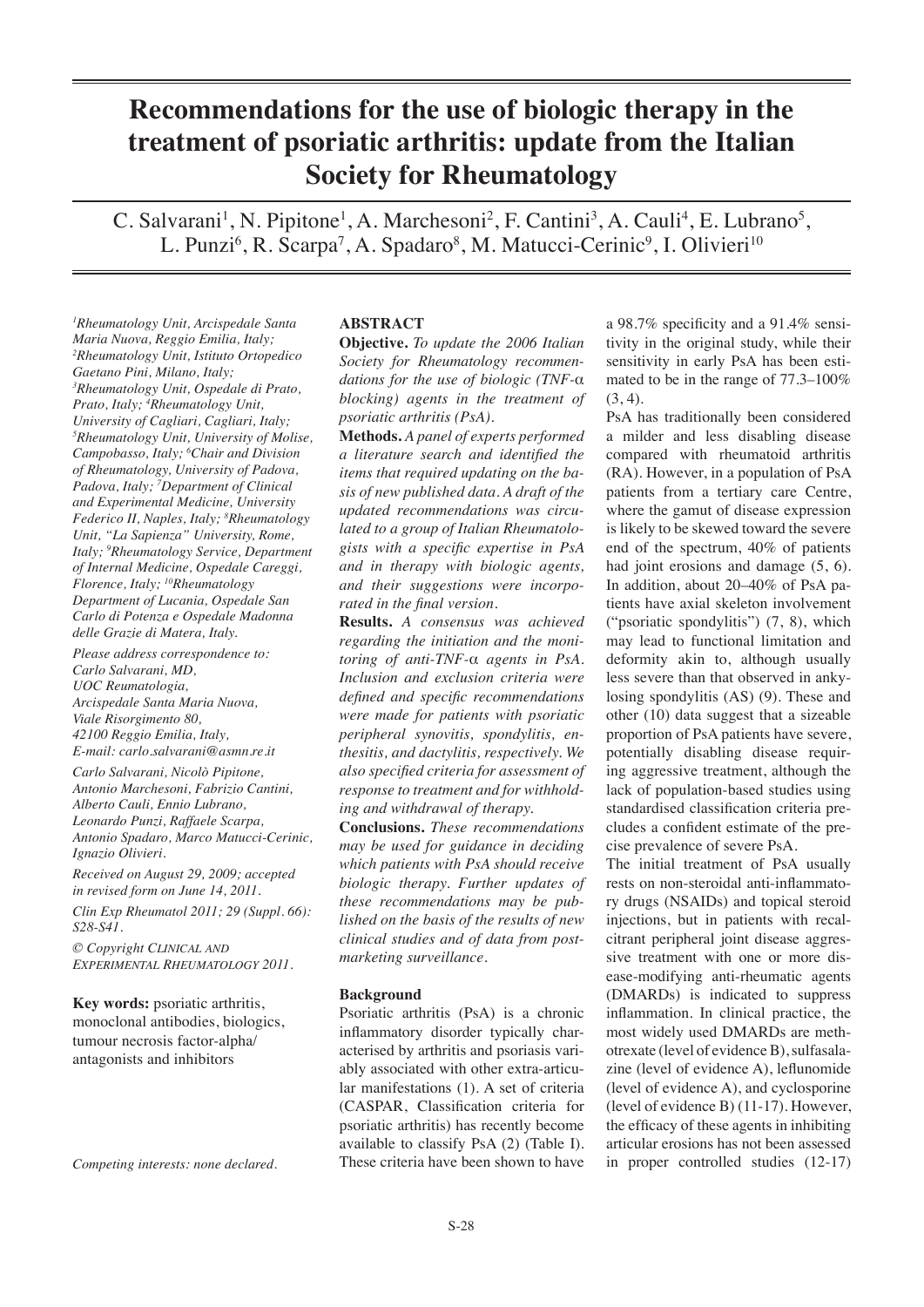#### **Table I.** The Classification Criteria for Psoriatic Arthritis (CASPAR) Criteria.

To meet the CASPAR criteria, a patient must have inflammatory articular disease (joint, spine, or entheseal) with at least 3 points from the following 5 categories:

1. Evidence of current psoriasis, a personal history of psoriasis, or a family history of psoriasis. Current psoriasis is defined as psoriatic skin or scalp disease present today as judged by a rheumatologist or dermatologist.

**†** A personal history of psoriasis is defined as a history of psoriasis that may be obtained from a patient, family physician, dermatologist, rheumatologist, or other qualified health care provider. A family history of psoriasis is defined as a history of psoriasis in a first- or second-degree relative according to patient report.Evidence from at least one randomised controlled trial.

- 2. Typical psoriatic nail dystrophy including onycholysis, pitting, and hyperkeratosis observed on current physical examination.
- 3. A negative test result for the presence of rheumatoid factor by any method except latex but preferably by enzyme-linked immunosorbent assay or nephelometry, according to the local laboratory reference range.
- 4. Either current dactylitis, defined as swelling of an entire digit, or a history of dactylitis recorded by a rheumatologist.
- 5. Radiographic evidence of juxtaarticular new bone formation, appearing as ill-defined ossification near joint margins (but excluding osteophyte formation) on plain radiographs of the hand or foot.

**†** Current psoriasis is assigned a score of 2; all other features are assigned a score of 1. Reference: TAYLOR W, GLADMAN D, HELLIWELL P, MARCHESONI A, MEASE P, MIELANTS H; CASPAR Study Group. Classification criteria for psoriatic arthritis: development of new criteria from a large international study. *Arthritis Rheum* 2006; 54: 2665-73.

(reviewed in (18)), and none of them has proved effective in ameliorating the symptoms of psoriatic spondylitis (11, 14, 18). In addition, the effectiveness of DMARDs in treating enthesitis and dactylitis is dubious.

There is strong evidence for a key role of the inflammatory cytokine TNF-α in the pathogenesis of PsA. In particular, *in situ* hybridisation studies have demonstrated the presence of TNF-α in psoriatic skin (19), in the synovium (20) of clinically involved joints and in inflamed entheses (21). Conversely, *ex vivo* studies have demonstrated significantly reduced serum levels of inflammatory mediators including interleukin-6, matrix metalloproteinases-2 and -9, vascular endothelial growth factor, and E-selectin following TNFα blockade (22). Cell infiltration in affected skin and joints also appears to decrease after anti-TNF-α therapy (23). These findings have provided the rationale for using  $TNF-\alpha$  inhibitors in PsA, but the proof of efficacy has actually been delivered by clinical data from randomised controlled trials (RCT) of TNF- $\alpha$  blockers in PsA (24) as well as from observational studies, including a large prospective study from the British Society for Rheumatology Biologics Register on 596 PsA

patients (25). This latter study has also provided evidence that  $TNF-\alpha$  inhibitors have a safety profile in PsA similar to that seen in patients with seronegative arthritis treated with DMARDs (25). Herein, we have reviewed the published evidence on the efficacy and safety of anti-TNF-agents in PsA, and proposed recommendations for their clinical use on the basis of the medical literature and of the opinions of Rheumatologists with an expertise in PsA and biological agents.

**Epidemiology of psoriatic arthritis: disability and socio-economic impact** PsA is one of the commonest inflammatory arthropathies in Italy. An estimated 2-3% of the Italian population is affected by psoriasis, a third of which suffers from, or will eventually develop, PsA (26-28). Patients with PsA are prone to developing significant disability, and have reduced quality of life and increased mortality rates compared to the general population (29). This translates into high illness costs. An US study estimated the total cost for approximately 1.4 million patients with psoriasis or PsA to average \$650 million in 1997 (30). However, since this estimate did not take into account indirect costs, which result from loss of

resources (mainly productivity loss), the total economic burden related to PsA in the US is in all likelihood considerably greater. Another study based on the data from the national database of the German Collaborative Arthritis Centres estimated that direct and indirect costs related to PsA average €2,264 and €4,599 per patient/year, respectively (31).

## **Cost-effectiveness of TNF-α blockade in psoriatic arthritis**

These guidelines are based on the principle "to maximise the health gain within the constraints of available resources and equity concerns" (32), in accordance with the approach followed by the National Institute of Clinical Excellence (NICE). The basis of NICE's cost-effectiveness analysis is the quality-adjusted life year (QALY), an index which combines the time a new treatment adds to a patient's lifespan with the quality of life that the patient experiences in that added time. Specifically, the cost-effectiveness of a new treatment compared with standard therapy is expressed as the ratio of the difference between the cost of a year's worth of treatment with the new drug and the cost of a year's worth of standard therapy over the difference between the new drug's and the standard therapy's QALY. This ratio is called the ICER, or incremental cost effectiveness ratio. The threshold for the ICER adopted by NICE to consider a treatment costeffective is around £30,000 per year, which means that drugs exceeding this figure are unlikely to receive NICE approval. Based on these assumptions, a few pharmacoeconomic studies have addressed the question of whether anti-TNF- $\alpha$  therapy is indeed cost-effective in PsA.

Bansback *et al*. calculated the ICER of etanercept compared with DMARDs in PsA patients who had active disease and had failed two DMARDs (33). Using data from clinical trials and evidenceand expert opinion-based assumptions for disease progression, they calculated an ICER per QALY of £28,000 for the comparison against cyclosporine plus methotrexate and of £38,000 per QALY for the comparison with lefluno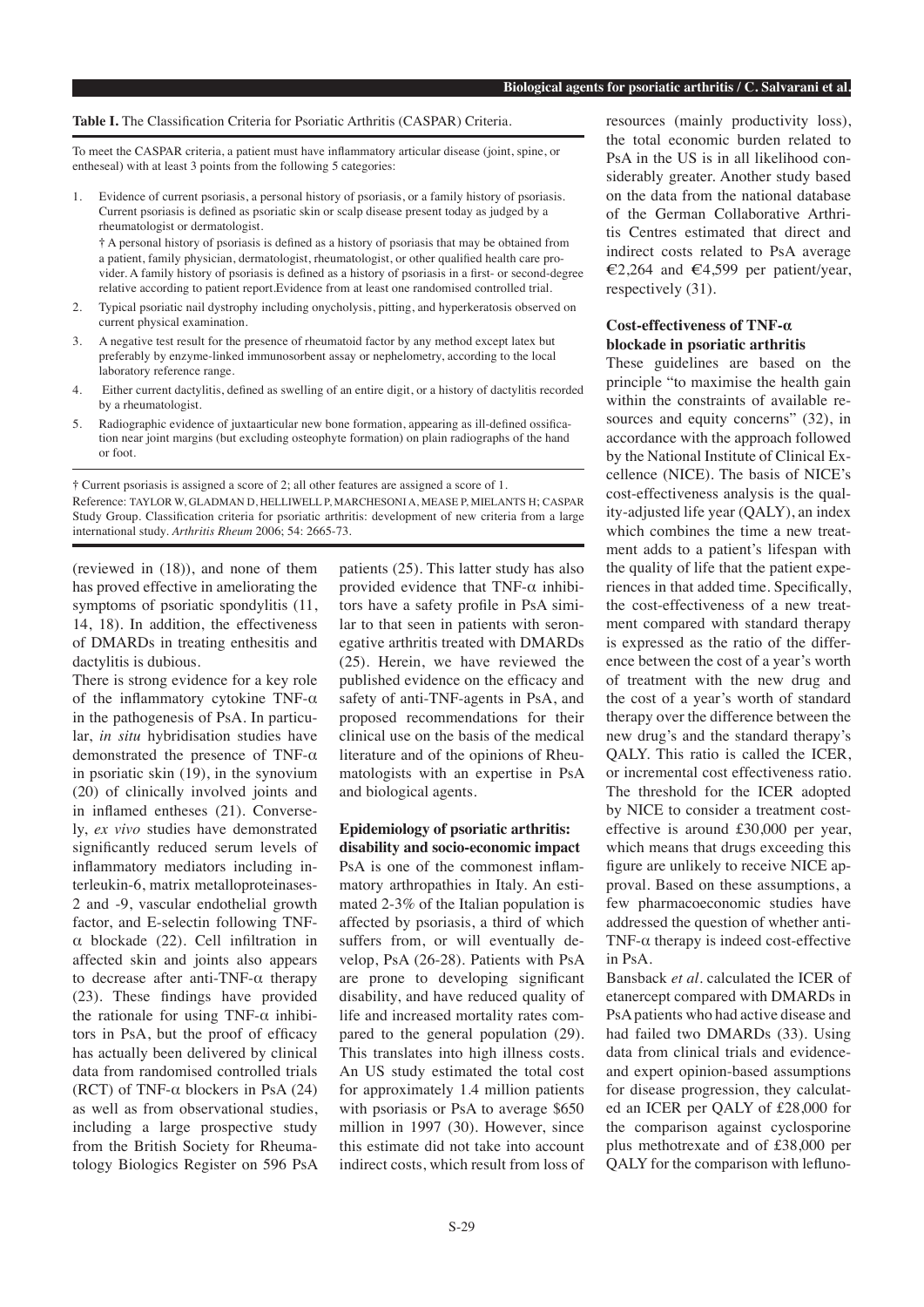mide by 10 years. In their model, the ICER improved over time, consistent with a gain in QALYs related to delay in disease progression.

Another study, which used the Health Assessment Questionnaire to derive QALYs in PsA patients with active disease who had failed at least two DMARDs, estimated the ICER for etanercept compared with palliative care at 10 years at £26,361–£30,628, whereas the ICER for infliximab compared to palliative care within the same time frame was in the range of £165,363–£205,345 (34).

Olivieri *et al*. followed a different approach to assess cost-effectiveness of anti-TNF- $\alpha$  therapy in PsA (29). Instead of using published data to estimate the cost-effectiveness of anti-TNF-α *versus* conventional therapy, they enrolled and followed up for 12 months 107 clinical practice PsA patients with active disease who had failed or not tolerated conventional therapy. All patients were treated with TNF- $\alpha$  inhibitors (87% with etanercept) and evaluated with disease-specific and generic quality of life measures. Comparing the six-month pre-treatment period with the last six months of follow-up, they found an increase in drug-related costs that was only partially offset by the reduction in indirect costs, with a cost per QALY gained of €37,591 for social costs,  $\epsilon$ 40,877 for the National Health System, and  $\epsilon$ 40,943 for direct costs. The main point of this study was to demonstrate that anti-TNF- $\alpha$  therapy is cost-effective in the short-term clinical practice.

There are two points that are crucial to all pharmacoeconomic studies. The first is the calculation of QALYs, which requires some assumptions mainly related to the rate of disease progression with different interventions, the length of treatment, and the rebound scenarios after treatment withdrawal (34). The second point is the threshold value to be set for the ICER, which depends to some extent on the willingness of the healthcare payers to pay more to obtain additional QALYs (33). The results of the above studies suggest that etanercept may remain within the range of cost-effectiveness set by NICE. There

is not enough data to judge the cost-effectiveness of other TNF- $\alpha$  blockers. From the clinical point of view, it is important to identify patients with active, DMARD-resistant PsA as treatment with biological agents would probably be most cost-effective in this subset of patients. In addition, recent data suggest that the absence of largejoint involvement and high C-reactive protein (CRP) levels independently predict a major clinical response to the TNF- $\alpha$  blocker infliximab (35). At the same time, it should be borne in mind that statistical models can not reliably predict clinical response in individual patients. Therefore, much of the effort should be focused on defining precise response criteria to biological agents within a given time frame, in order to avoid treating for long periods of time poorly or not responding patients. Finally, tentative advice should be given as to when treatment with biological agents may safely be withdrawn. All these points have been carefully considered in these recommendations.

# **Clinical trials on biological agents in psoriatic arthritis**

Four anti-TNF-α compounds are licensed at the present in Italy for use in active, recalcitrant PsA. Etanercept (Enbrel®, Immunex Corporation [a wholly owned subsidiary of Amgen, Inc] Seattle, WA, US), a dimeric fusion protein consisting of the extracellular portion of the human p75 TNF- receptor linked to the Fc portion of a human IgG1, is administered subcutaneously at a dose of 25 mg twice weekly or of 50 mg once weekly. Infliximab (Remicade®, Centocor, Malvern, PA, US), a chimerical human-murine monoclonal anti-TNF- $\alpha$  IgG1 antibody, is administered intravenously at a dose of 5 mg/ kg every 8 weeks. Adalimumab (Humira®, Abbott Laboratories, Abbott Park, IL, US) is a fully humanised monoclonal anti-TNF- $\alpha$  antibody, which is usually administered subcutaneously at a dose of 40 mg every other week.

Golimumab (Simponi®, Centocor Ortho Biotech Inc. and Schering-Plough Corporation, US), is a human monoclonal anti-TNF-α antibody given monthly as a 50 mg subcutaneous injection with or without methotrexate. Research is also pursuing the development of biological agents targeting molecules different from TNF-α.

A RCT has evaluated the efficacy and safety of the fusion protein of the first extracellular domains of human lymphocyte function-associated antigen 3 (LFA-3) and the Fc portion of IgG1 alefacept (Amevive®, Biogen Inc., Cambridge, MA, US) in combination with methotrexate *versus* placebo plus methotrexate. This study showed significant superiority of the combined therapy *versus* placebo and methotrexate (level of evidence A) (36).

Another RCT has demonstrated (level of evidence A) that ustekinumab (Stelara®, Janssen-Cilag International NV, Beerse, Belgium), a human monoclonal antibody that inhibits receptor-binding of the inflammatory cytokines interleukins 12 and 23, significantly reduced signs and symptoms of PsA and diminished psoriatic skin lesions compared with placebo (37). The efficacy of ustekinumab on psoriasis has been confirmed by a more recent RCT comparing ustekinumab with etanercept in patients with active psoriasis, which showed that ustekinumab given at a dose of 45 or 90 mg at week 0 and 4 was better than etanercept given at a dose of 50 mg twice weekly over 12 weeks (38). However, although approximately one fourth of patients in the three study arms had PsA, no formal analysis of the effect of ustekinumab on this manifestation was undertaken.

Finally, it has been reported (level of evidence C) that one patient with PsA resistant to TNF-α blockade responded to rituximab (39), while another patient with PsA resistant to DMARD therapy responded to abatacept (Orencia®, Bristol-Myers Squibb, Princeton, NJ, US) (40).

In this paper, we have mainly focused on the agents currently licensed in Italy for use in active PsA, but future updates of these recommendations will include any new agents that may be marketed in this country.

## *Etanercept*

Etanercept (25 mg etanercept subcutaneously twice weekly) was evaluated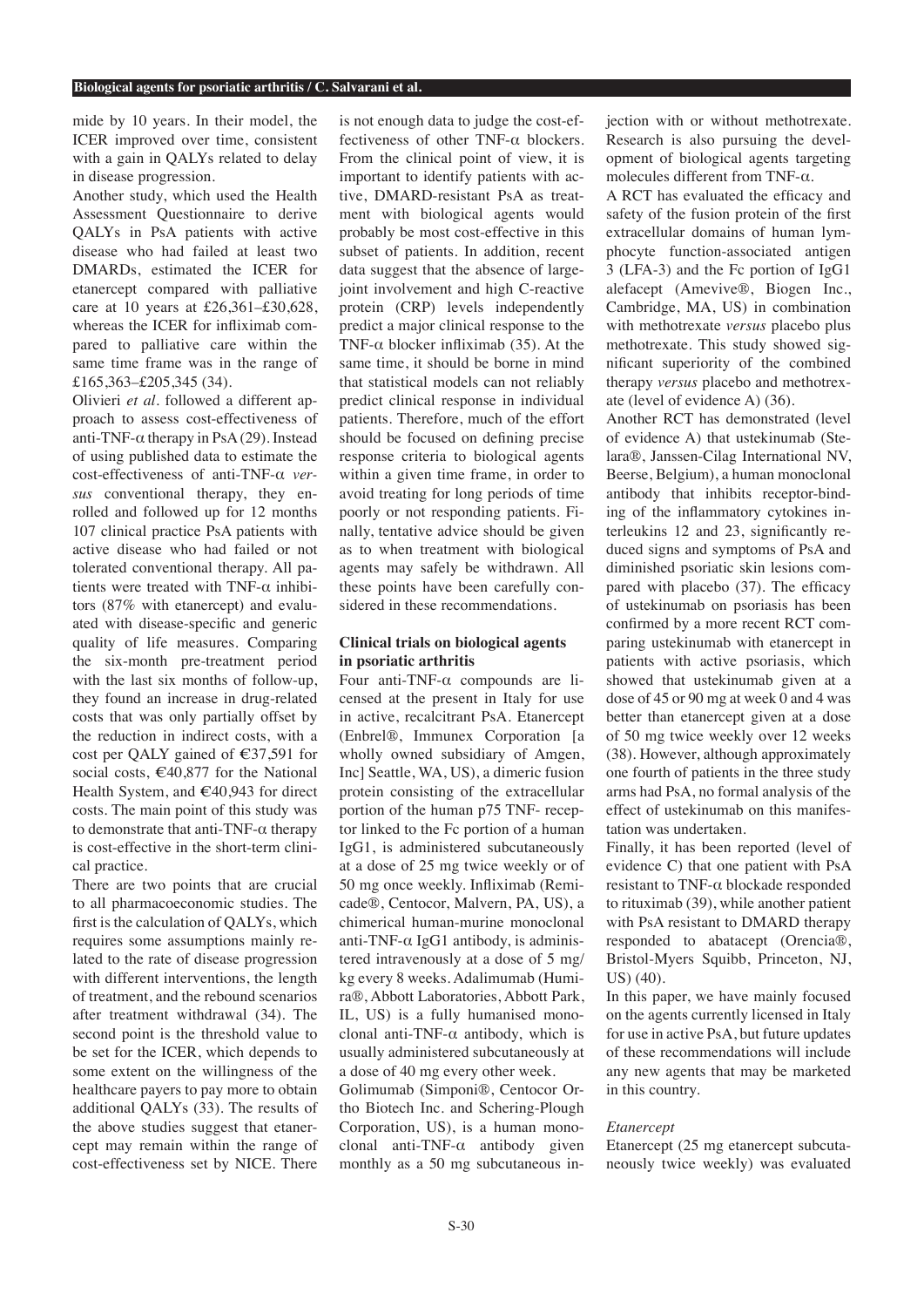in a 12-week RCT *versus* placebo in 60 patients with PsA and psoriasis (41). All patients had active PsA (defined as 3 swollen joints and 3 tender or painful joints) at the time of study enrolment. The results of this study showed that 87% of etanercept-treated patients met the PsA response criteria (PsARC), compared with 23% of placebo-controlled patients. The American College of Rheumatology 20 response (ACR20) for joint improvement was achieved by 73% of etanercept-treated patients compared with 13% of placebo-treated patients. 26% of etanercept-treated patients achieved a 75% improvement in the psoriasis area severity index (PASI), compared with none of the placebo-treated patients. Etanercept was well tolerated and there were no withdrawals due to drug toxicity.

A subsequent 24-week RCT confirmed the efficacy and tolerability of etanercept treatment (25 mg subcutaneously twice weekly) in 205 patients with active PsA (42). At 12 weeks, 59% of etanercept patients met the ACR20 criteria compared with 15% of placebo patients, and these results were sustained at 48 weeks. Similarly, at 24 weeks, 23% of etanercept patients eligible for psoriasis evaluation achieved at least 75% improvement in the PASI compared with 3% of placebo patients. This study also assessed radiographic disease progression at 12 months using the modified total Sharp score. Etanercept, but not placebo, significantly inhibited radiographic progression (mean annualised rate of change in the modified total Sharp score -0.03 unit *versus* +1.00 unit in the placebo group). Overall, etanercept was well tolerated with adverse reactions occurring in similar numbers and intensities in both study arms. However, one etanercept-treated patient developed multiple sclerosis. In an open-label extension of this study, ACR20 criteria, PsARC, and PASI 50 criteria were met by 64%, 84%, and 62%, respectively, of etanerceptetanercept patients at the end of the 48-week open-label period (43). Placebo-etanercept patients achieved comparable results within 12 weeks that were sustained at 48 weeks (63%, 80%, and 73%). Radiographic progression was

inhibited in the etanercept-etanercept patients (mean adjusted change in total Sharp score of -0.38 from baseline to 2 years). In placebo-etanercept patients, disease progression was inhibited after patients were started on etanercept (mean adjusted change of -0.22 from 1 year to 2 years). Adverse event rates were similar to those observed during the randomised phase.

The clinical efficacy and good tolerability of etanercept in PsA outlined in the above RCT have also been reported in a number of open studies and reports (44-47).

# *Infliximab*

Numerous reports and open studies evaluating infliximab in active PsA have been published, but there are only two RCT (IMPACT [Infliximab Multinational Psoriatic Arthritis Controlled Trial] and IMPACT2). The first RCT, IMPACT involved 104 patients with active PsA (defined as affecting at least five active joints) who had failed at least one DMARD (48). Patients were randomised to receive infliximab at a dose of 5 mg/kg or placebo for 16 weeks. 65% patients in the infliximab group met the ACR20 response criteria, compared to only 10% in the placebo group. Similarly, among those treated with infliximab, 46% achieved ACR50 and 29% achieved ACR70 *versus* none of the placebo group. The average reduction of the PASI was 86% in the infliximab group compared to an average increase of 12% in the placebo group. After week 16, patients initially randomised to placebo crossed over to receive infliximab 5 mg/kg every 8 weeks through week 50, while patients initially randomised to infliximab continued to receive active treatment at the same dose through week 50. Continued therapy with infliximab resulted in sustained improvement in articular and dermatologic manifestations of PsA through week 50. Mean changes from baseline to week 50 in the total modified van der Heijde score were -1.95 for the placebo-infliximab group and 1.52 for the infliximab-infliximab group (49). The incidence of adverse events was similar between the two treatment groups.

Seventy-eight of the 87 patients completing the first year of the IMPACT trial subsequently entered an open-label extension of the study (50). The results of the extension showed that at week 98 62%, 45% and 35% of the patients achieved ACR20, ACR50, and ACR70, respectively, while the percentages of patients with PASI improvement of at least 50%, 75% and 90% were 76%, 64% and 48%, respectively. No new safety issues emerged during the extension phase.

 In the IMPACT2 trial, 200 PsA patients with active PsA and at least one plaque of psoriasis were randomised to receive infliximab 5 mg/kg or placebo (51). At week 24, patients initially randomised to placebo crossed over to receive infliximab 5 mg/kg every 8 weeks through week 54, while patients initially randomised to infliximab continued to receive active treatment at the same dose (or up to 10 mg/kg from week 38) through week 54. The proportion of patients achieving ACR20 response in the infliximab group was significantly greater than placebo at week 14 (58% and 11%, respectively) and at week 24 (54% and 16%, respectively). The proportion of patients with 3% body surface area at baseline achieving 75% improvement in PASI at week 14 was 63.9% and 2.3% in the infliximab and placebo groups, respectively (p<0.001). At week 14, 77% of infliximab patients achieved psoriatic arthritis response criteria (PsARC) compared with 27% of placebo patients (p<0.001). Dactylitis and enthesopathy improved significantly with infliximab compared with placebo. Arthritis and psoriasis responses were maintained through week 24. Infliximab-treated patients had significantly less radiographic damage compared to placebo-treated patients at week 24, and the inhibition of structural damage was sustained through week 54 (52). Of note, concomitant use of a synthetic DMARD (most commonly methotrexate) did not appear to have a significant effect on joint or skin response  $(53)$ .

Infliximab was overall well tolerated in this study, with similar numbers of patients experiencing adverse events in each group, and in particular no deaths,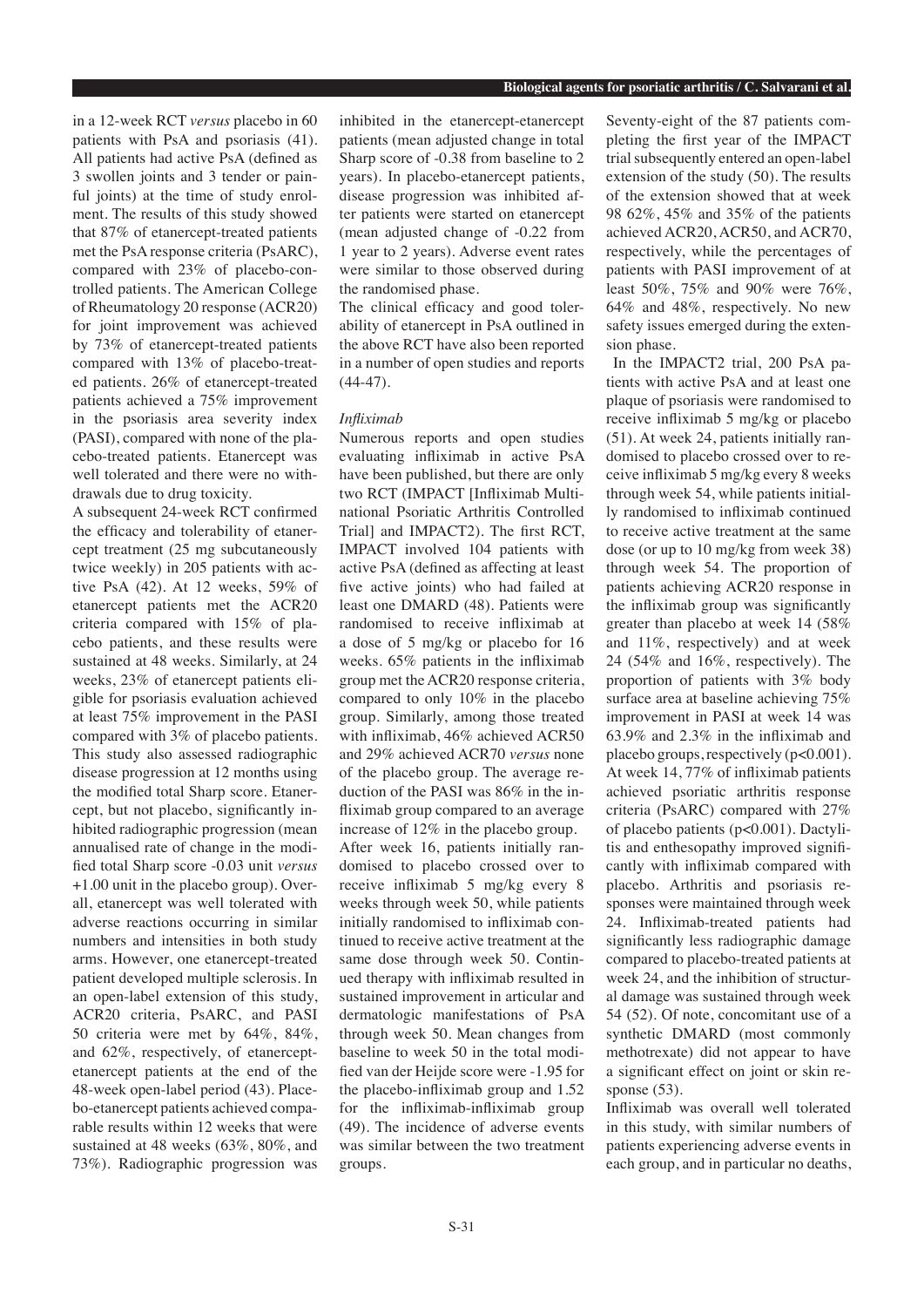malignancies, cases of tuberculosis or other opportunistic infections were reported.

The results of the IMPACT and IM-PACT2 studies are in agreement with numerous reports and open clinical trials (54-59), which have been reported more in detail in the previous version of these Recommendations (60).

## *Adalimumab*

A RCT (Adalimumab Effectiveness in Psoriatic Arthritis Trial [ADEPT]) compared the efficacy and safety of adalimumab *versus* placebo in patients with active PsA and inadequate response to NSAIDs (61). Three hundred and fifteen patients were randomised to receive 40 mg adalimumab or placebo subcutaneously every other week for 24 weeks, and 140 patients in each study arm completed the trial. The primary efficacy end points were the ACR response rates, the quality of life, and the severity of skin disease in those patients with psoriasis involving at least 3% of body surface area. At week 24, 57%, 39% and 15% of the adalimumab-treated patients achieved respectively ACR20, ACR50 and ACR70 responses, compared with 15%, 6% and 1% of the placebo-treated patients. At the same time point, the mean change in the modified total Sharp score was -0.2 in patients receiving adalimumab *versus* 1.0 in those receiving placebo. Among the 69 adalimumab-treated patients evaluated with the PASI, 59% achieved a 75% PASI improvement response at 24 weeks, compared with 1% of the 69 placebo-treated patients evaluated. All the above differences were statistically significant. Disability and quality of life measures also significantly improved with adalimumab compared to placebo. Adalimumab was generally safe and well-tolerated, with a similar incidence of adverse reactions compared with that in the placebo group.

Two hundred and eighty-five of the completers of the ADEPT trial elected to enroll in an open-label extension of the study and received adalimumab 40 mg subcutaneously every other week for up to an additional 120 weeks (62). Compared with 24-week responses, inhibition of radiographic progression and improvements in joint disease were maintained in most patients during the open-label period. In particular, at week 104 57%, 45% and 30% of patients achieved ACR20, ACR50, and ACR70 responses, respectively, while the percentages of patients with no radiographic progression were 79% for the adalimumab-adalimumab group and 77% for the placebo-adalimumab group. Similarly, improvements in skin disease were maintained, with >20% of patients achieving the strict criterion of PASI 100 between week 48 and 104 of adalimumab treatment. The nature and frequency of adverse events during long-term adalimumab treatment were consistent with the safety profile during short-term treatment. These results thus show that adalimumab is effective in inducing clinical amelioration and in inhibiting radiographic progression in PsA during short-term treatment, and that these benefits are sustained during long-term treatment.

Another trial has been carried out to test the efficacy and safety of adalimumab in PsA (63). Differently from the ADEPT study, in this trial patients were required to have failed previous DMARD therapy, the treatment groups were of smaller size than in ADEPT, the double-blind period lasted 12 weeks only, and no radiographic assessment was included. Patients with active PsA were randomised to treatment for 12 weeks with subcutaneous adalimumab 40 mg every other week or placebo, followed by an open-label period with adalimumab. One hundred patients were enrolled (51 adalimumab, 49 placebo). At Week 12, ACR20, ACR50, and ACR70 responses were achieved by 39%, 25%, and 14% of adalimumab patients *versus* 16%, 2%, and 0% of placebo patients respectively, while a PsARC response was achieved by 51% of adalimumab *versus* 24% of placebo patients. These differences were statistically significant. At Week 12, measures of skin lesions and disability also significantly improved with adalimumab. After Week 12, open-label adalimumab provided continued improvement for adalimumab patients and initiated rapid improvement for placebo pa-

tients, with ACR20 response rates of 65% and 57%, respectively, observed at Week 24. Serious adverse events had similar frequencies during therapy with placebo (4.1%), blinded adalimumab (2.0%), and open-label adalimumab (3.1%). No serious infections occurred during adalimumab therapy.

# *Golimumab*

There is a RCT which assessed the efficacy and safety of golimumab in patients with active PsA (64). Disease activity was defined by the presence of at least 3 swollen and 3 tender joints and active psoriasis. Patients were randomly assigned to receive subcutaneous injections of placebo (n=113), golimumab 50 mg  $(n=146)$ , or golimumab 100 mg (n=146) every 4 weeks through week 20. Outcome measures included the ACR response criteria, the PASI in patients in whom at least 3% of the body surface area was affected by psoriasis at baseline, the modified Maastricht Ankylosing Spondylitis Enthesitis Score (MASES) index for enthesitis (65) and disease-specific and generic quality of life questionnaires. At week 14, 51% of patients receiving golimumab 50 mg, and 45% of patients receiving golimumab 100 mg achieved an ACR20 response compared with 9% of patients receiving placebo. Similarly, significantly more golimumab-treated patients attained ACR50 and ACR70 responses. Among the 74% of patients in whom at least 3% of the body surface area was affected by psoriasis at baseline, 40% of those in the golimumab 50 mg group and 58% of those in the golimumab 100 mg group had at least 75% improvement in the PASI at week 14 compared with 3% of placebo-treated patients. Significant improvement was also observed for the PsA-modified MASES index and for quality of life measures with golimumab compared to placebo. This efficacy was maintained through week 24. Golimumab was generally well tolerated.

# *Alefacept*

A RCT has evaluated the efficacy and safety of the fusion protein of the first extracellular domains of human lymphocyte function-associated antigen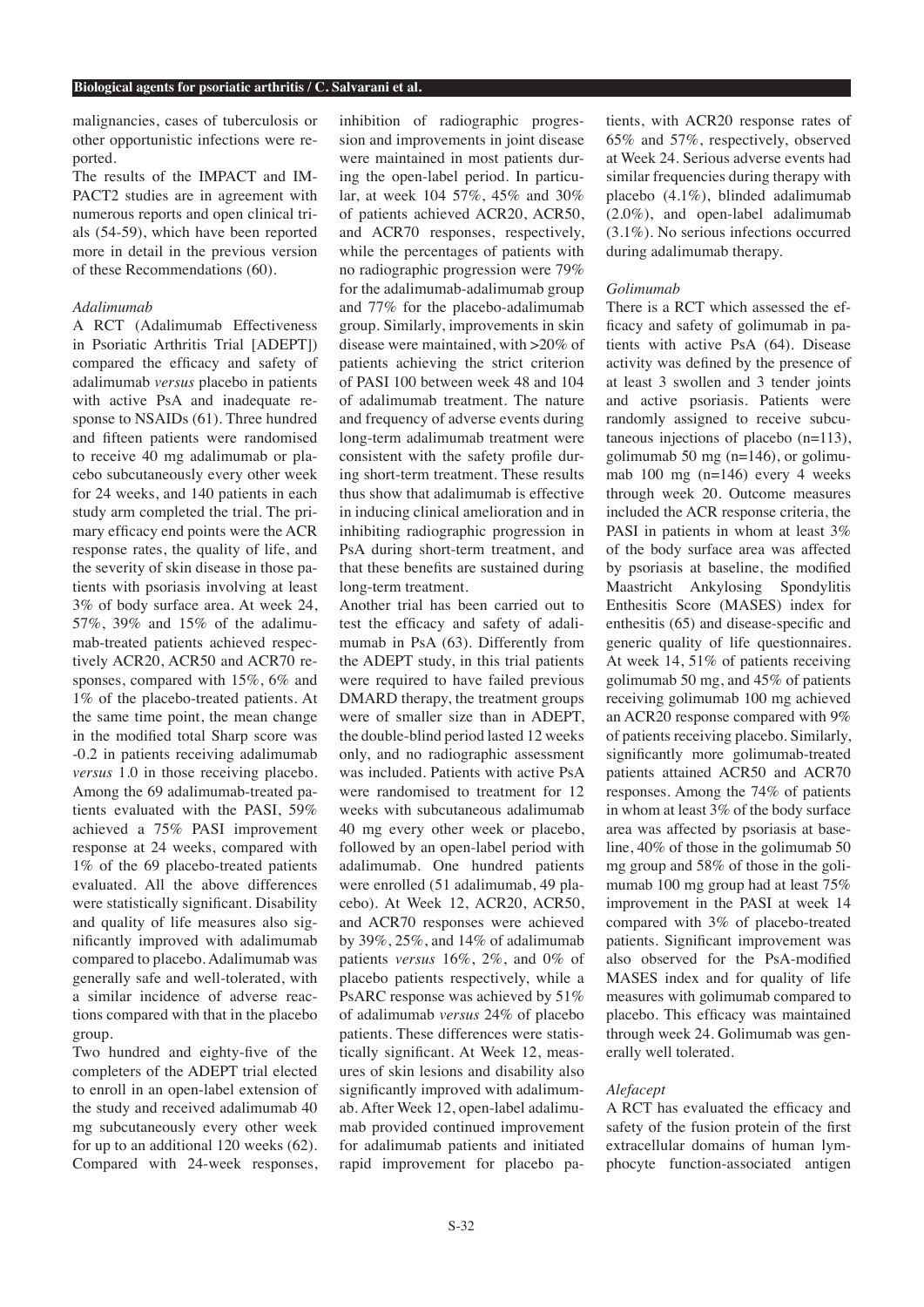3 (LFA-3) and the Fc portion of IgG1 alefacept in combination with methotrexate *versus* placebo plus methotrexate (36). Prerequisite for study entry was active PsA defined as at least three tender and swollen joints despite treatment with methotrexate for at least three months at a stable dose for a minimum of four weeks. Alefacept (15 mg) or placebo was administered intramuscularly once weekly for 12 weeks in combination with methotrexate, followed by 12 weeks of observation during which only methotrexate was continued. The primary efficacy end point was the proportion of patients achieving an ACR20 response at week 24. One hundred eighty-five patients were randomly assigned to receive alefacept plus methotrexate (n=123) or placebo plus methotrexate (n=62). At week 24, 54% of patients in the alefacept plus methotrexate group achieved an ACR20 response, compared with 23% of patients in the placebo plus methotrexate group. The proportion of patients achieving ACR50 and ACR70 responses were 17% and 7% for the alefacept plus methotrexate arm *versus* 10% and 2% for the placebo plus methotrexate arm. In the 87 patients with psoriasis involving at least 3% of the body surface area, a 50% reduction from the baseline PASI at week 14 was

alefacept plus methotrexate compared with 17% of those receiving placebo plus methotrexate. All these differences were statistically significant except for those related to the ACR50 and ACR70 responses between the two study groups. Most adverse events were mild to mod-

achieved by 53% of patients receiving

erate in severity. In the alefacept plus methotrexate group, the incidence of serious adverse events was low (1.6%), and no opportunistic infections or malignancies were reported. These results thus demonstrate that alefacept in combination with methotrexate is an effective and safe treatment for PsA.

# *Ustekinumab*

Ustekinumab is a novel human monoclonal antibody that inhibits receptorbinding of the inflammatory cytokines interleukins 12 and 23. Ustekinumab is licensed in Italy for use in refractory, moderate to severe psoriasis, but there is evidence that it may also be effective in ameliorating joint disease in PsA. A RCT has compared the efficacy and safety of subcutaneous ustekinumab (90 mg or 63 mg) every week for 4 weeks (weeks 0–3) followed by placebo at weeks 12 and 16 (n=76; Group 1) or placebo (weeks 0–3) and ustekinumab (63 mg) at weeks 12 and 16 (n=70; Group 2) (37). The first 12 weeks of the study were placebo-controlled. Masking was maintained to week 16, and patients were followed up to week 36. The primary endpoint was ACR20 response at week 12. Efficacy analyses were performed on the intention-to-treat population. At week 12, 42% patients in Group 1 and 14% in Group 2 achieved the ACR20 criteria. ACR50 and ACR70 response rates at week 12 were 25% and 11% for group 1 and 7% and 0% for group 2, respectively. Of 124 (85%) participants with psoriasis affecting 3% or more body surface area, 52% in group 1 and 5% in group 2 had an at least 75% improvement in PASI score at week 12. During the placebo-controlled period (weeks 0-12), adverse events were recorded in 61% of patients in group 1 and 63% in group 2, while serious adverse events were recorded in 4% of group 2 patients only. This data suggest a role for ustekinumab in the treatment of active PsA, although larger and longer trials are needed to better define the efficacy and safety profile of ustekinumab.

# **Guidelines for the clinical use of anti-TNF-α agents in psoriatic arthritis: rationale and goals**

In view of the above considerations, the Italian Society for Rheumatology (SIR, Società Italiana di Reumatologia) has deemed it appropriate to set up a special interest group to develop specific guidelines for the use of anti-TNF- $\alpha$ therapies in patients with PsA.

The following points have been considered in developing these guidelines:

– the use of anti-TNF- $\alpha$  agents in active PsA patients resistant or intolerant to conventional DMARDs appears justified in the light of the clinical studies published so far, which have unequivo-

#### **Biological agents for psoriatic arthritis / C. Salvarani et al.**

cally demonstrated the effectiveness of TNF- $\alpha$  blockade in peripheral joint synovitis in PsA (level of evidence 1a, strength of recommendation A);

 – anti-TNF- agents have proved effective in AS, a condition similar to psoriatic spondylitis (level of evidence 1a, strength of recommendation A);

 – since anti-TNF-α therapy is costly and PsA has an elevated prevalence in the Italian population, it is crucial to identify those patients that can benefit most from anti-TNF- $\alpha$  therapy:

 – response to treatment should be adequately monitored by appropriate response criteria, and non-responders should discontinue anti-TNF- $\alpha$  therapy;

 – the potential long-term effects of TNF-α blockers are still unknown, but their safety profile appears so far to be good.

The objective of these guidelines is to provide guidance in the use of biological agents to clinicians caring for PsA patients who are entitled to use them.

More specifically, our goals are:

 – To improve the clinical symptoms and signs of patients with PsA not responsive to NSAIDs or conventional DMARDs;

 – To ensure that patients that have the most to gain from anti-TNF- $\alpha$  therapy receive this treatment;

 – To guarantee that use of anti-TNFagents be undertaken only by experienced Rheumatologists in specialised Centres;

 – To avoid improper use of these agents that could lead to patients' harm and economic burden on the society;

 – To monitor both clinical response and adverse events by common parameters across different Centres;

– To make it possible in the future to assess the benefits for the patients and the cost implications using the following parameters:

- Prevention of disability;
- Decreased rate of hospital admissions;
- Decreased need for rehabilitative interventions;
- Prevention of, or reduced need for, orthopedic surgery;
- Reduced intake of other medications (NSAIDs, analgesic);
- Reduced use of social services: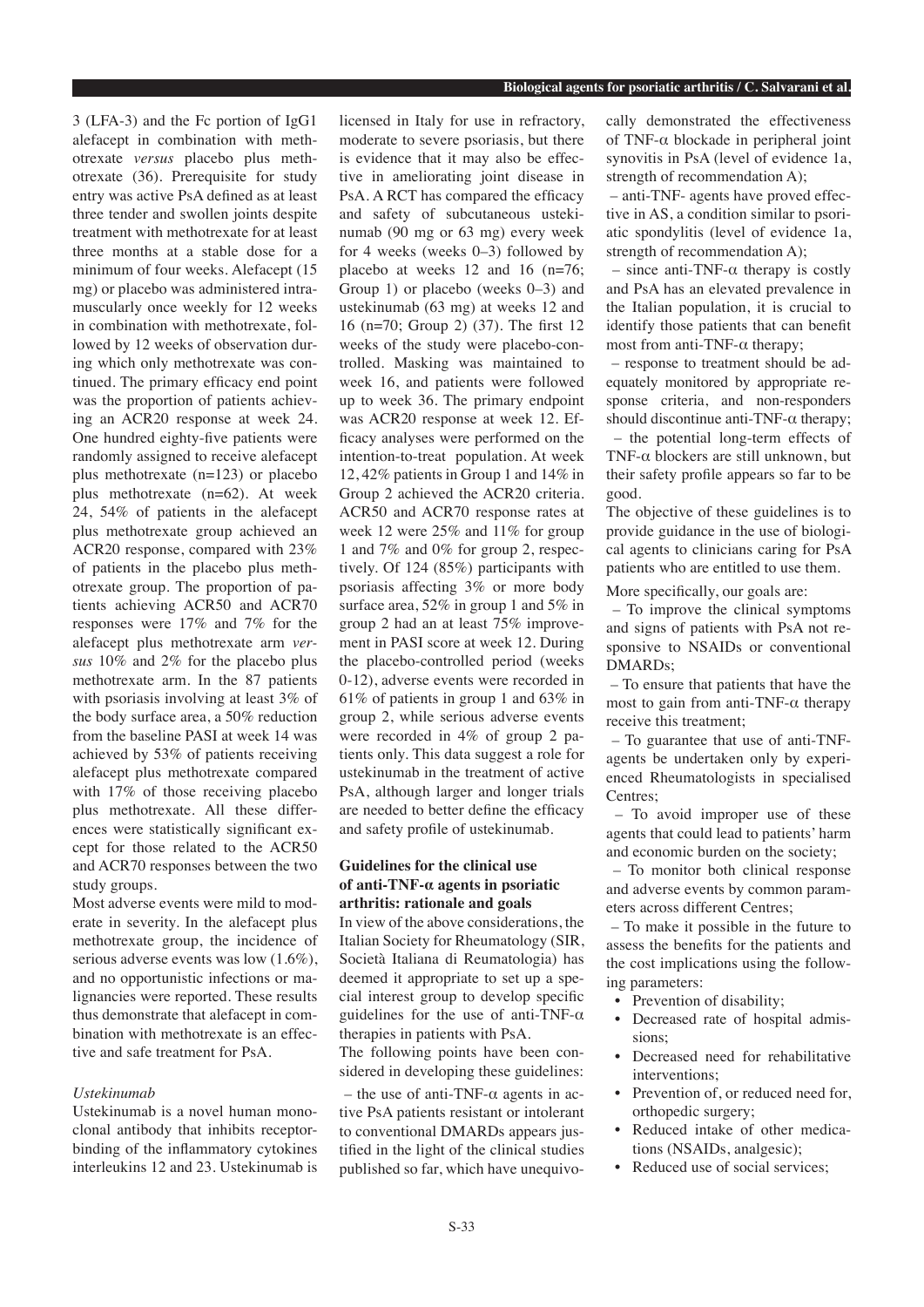- Reduced need for domestic aid;
- Preservation and improvement of quality of life and of life expectancy.

# **Choice of the TNF-α antagonist**

In PsA, no specific TNF- $\alpha$  inhibitor has been demonstrated to be more effective than others (24). Therefore, we feel that drug choice should be made taking into account the patient's preferences as well as the available safety data and patient's co-morbidities (66). Patients with associated inflammatory bowel disease should be treated with the monoclonal antibodies infliximab or adalimumab, whereas patients at risk of tuberculosis (TB) should preferentially receive etanercept, which has the lowest risk of inducing TB among TNF- $\alpha$  blockers (67) (level of evidence 2b, strength of recommendation B). Finally, because uveitis has been shown to occur significantly more often during etanercept than during infliximab and adalimumab treatment, we suggest that patients with PsA and uveitis be preferentially treated with a monoclonal antibody (68) (level of evidence 2b, strength of recommendation B).

# **Therapeutic regimens of TNF-α inhibitors**

As a rule, patients should be treated according to the dose and frequency of administration specified for each TNFα inhibitor. It has been proposed (69, 70) that some patients whose disease is in remission on anti-TNF- $\alpha$  therapy may be able to remain in remission with a reduced dose, or a reduced frequency of treatment (reviewed in (71)). However, this issue remains a matter of debate, as the evidence accrued so far in the treatment of the spondyloarthropathies is controversial (69, 72, 73). We feel that, in patients whose disease is in remission, treatment with TNF- $\alpha$ inhibitors with a reduced dose, or a reduced frequency may be attempted if the patients have been long enough in remission (see the "Withdrawal of anti-TNF- $\alpha$  therapy due to disease remission" section below) (level of evidence 5, strength of recommendation D). In patients who respond partially to infliximab, the frequency of administration

may be increased up to every six weeks (66) (level of evidence 4, strength of recommendation C). In contrast, a RCT (reported so far only in abstract form) comparing two different regimens of etanercept (50 mg twice weekly *versus* 50 mg once weekly) showed that although the higher-dose regimen was more effective in treating skin manifestations, the two regimens were of comparable efficacy for joint disease (ACR20, ACR50 and ACR70 met at week 12 by 66%, 45% and 20% of patients treated with the higher dose compared with 61%, 41%, and 22% of patients on standard dosage, respectively) (74) (level of evidence 1b, strength of recommendation A).

## **Inclusion criteria**

To be eligible for treatment with anti-TNF- $\alpha$  agents, patients should have active PsA. PsA should be diagnosed according to the CASPAR criteria (2), but may also be diagnosed by a Rheumatologist with an expertise in PsA when the CASPAR criteria are not met if the clinical manifestations are strongly suggestive and other types of arthritis are excluded. Psoriasis should preferably be diagnosed by a Dermatologists (75). Traditionally, PsA is stratified in 5 clinical subgroups according to the Moll and Wright criteria (76). However, this classification does not include subsets of PsA that are now well recognised, such as psoriatic enthesitis and dactylitis (77). Equally important, there is evidence from longitudinal studies that these subsets do not always remain distinct over time but that may evolve from one form into another (78). In fact, only two of the subgroups identified by Moll and Wright appear to be really distinct, psoriatic spondylitis (with or without peripheral arthritis) and PsA with peripheral involvement in the absence of axial disease (79). These two subgroups are characterised by different response to therapy, because there is no evidence that psoriatic spondylitis responds to treatment with DMARDs. For therapeutic purposes, we elected to stratify PsA depending on the predominant involvement as a) PsA with peripheral arthritis, b) psoriatic spondylitis, c) PsA mainly characterised by enthesitis

and d) PsA mainly characterised by dactylitis.

#### a) *PsA with peripheral arthritis*

Anti-TNF- $\alpha$  therapy should be considered in patients with PsA predominantly characterised by peripheral synovitis if:

– They have not responded to NSAID therapy and to at least one of the DMARDs most commonly used in PsA (methotrexate, cyclosporine, sulfasalazine, leflunomide), administered alone or in combination for at least three months (for two months at full therapeutic or tolerated doses unless contraindicated). We consider "full therapeutic doses" 2–3 grams per day for sulfasalazine, 20 mg per week for methotrexate, 3–5 mg per kg/body weight per day for cyclosporine, and 20 mg per day for leflunomide. Patients with monoarthritis or oligoarthritis should also have failed at least two steroid injections.

# plus

– Have at least one inflamed joint. A joint is considered inflamed if it is tender and painful, with pain not relieved by rest, as well as swollen (excluding "bony" swelling only, which may be due to structural damage in the absence of active synovitis).

– VAS pain ≥40 on a 100 mm scale and HAQ-DI (Health Assessment Questionnaire – disability index)  $\geq 0.5$ .

– Favourable Expert Opinion (as defined in "Assessment of response to, and criteria for withdrawal of anti-TNFα therapy" below).

Patients may also be considered for anti-TNF- $\alpha$  therapy if they develop new erosions or worsening of pre-existing erosions consistent with PsA on conventional x-rays, even if they have an acceptable clinical response to their treatments.

## b) *Psoriatic spondylitis*

Anti-TNF- $\alpha$  therapy should be considered in patients with PsA characterised predominantly by axial involvement (sacro-iliitis and/or spondylitis) in agreement with the Recommendations recently proposed by the International ASAS (Assessment of SpondyloArthritis International Society) working group (80) if: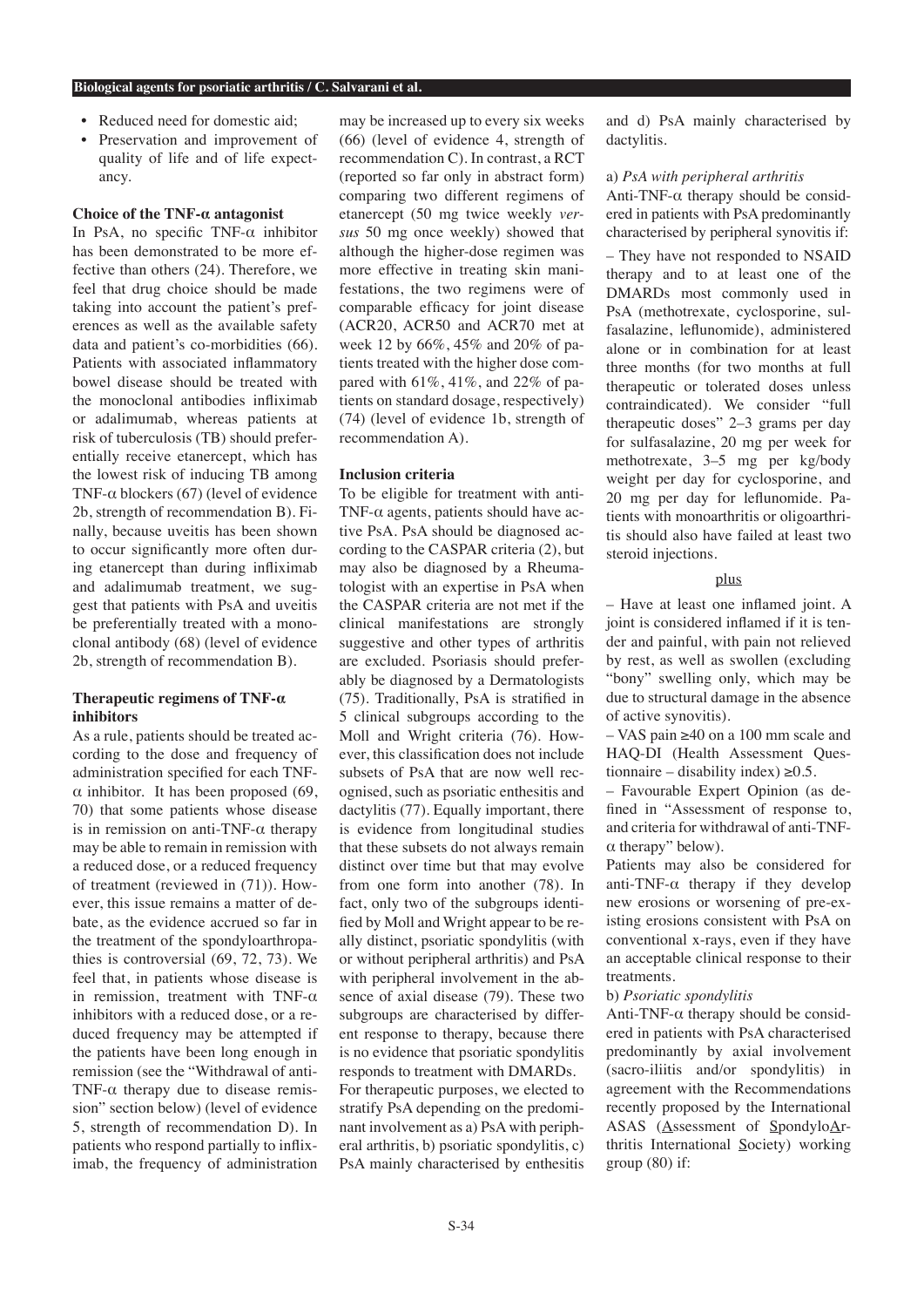– They have not responded over a 3 month period to maximal doses of at least 2 NSAIDs

## plus

fulfill the following 2 criteria:

- Favourable Expert Opinion;
- Bath Ankylosing Spondylitis Disease Activity Index (BASDAI)  $≥40$  mm (VAS 0–100 mm)

#### c) *PsA characterised by enthesitis*

Anti-TNF- $\alpha$  therapy should be considered in patients with PsA characterised predominantly by peripheral enthesitis if:

– They have not responded over a 3 month period to NSAIDs therapy and to at least one DMARD as well as to local steroid therapy (at least 2 steroid injections).

– Favourable Expert Opinion.

#### plus

fulfill the following 2 criteria:

– VAS pain ≥40 on a 100 mm scale and  $HAO-DI \geq 0.5$ .

– Tenderness over-inflamed entheses ≥2 on a 0–4 Likert scale.

#### d) *PsA characterised by dactylitis*

Anti-TNF- $\alpha$  therapy should be considered in patients with PsA characterised predominantly by dactylitis if:

– They have not responded over a 3 month period to NSAIDs therapy and to at least one DMARD as well as to local steroid therapy (at least 2 steroid injections).

– Favourable Expert Opinion.

#### plus

fulfill the following 2 criteria:

– VAS pain ≥40 on a 100 mm scale and  $HAQ-DI \geq 0.5$ .

– Have uniformly swollen digit(s) and tenderness over swollen digits ≥2 on a 0–4 Likert scale.

# **Exclusion criteria**

We recommend that only licensed agents be used and that the indications reported in the drug information leaflets be carefully adhered to, particularly in patients that are at risk of infections. Since the safety of anti-TNF- $\alpha$  agents has not been established in pregnant or lactating patients (81), these agents should not be administered during pregnancy and lactation (level of evidence 4, strength of recommendation C). Patients who become pregnant during treatment should discontinue anti-TNF- $\alpha$  agents as a matter of precaution. However, female patients in fertile age are not required to take pregnancy tests prior to commencing biologic treatment (66, 82).

There is no evidence that TNF- $\alpha$  inhibitors impair fertility in females, while it is not established whether or not they do so in males (83). Male patients should be informed accordingly before being commenced on  $TNF-\alpha$  blockers, and sperm samples stored in a sperm bank if they wish.

In addition, anti-TNF-α agents are contraindicated in the following conditions:

- known hypersensitivity to a specific anti-TNF-α agent (an agent different from that responsible for inducing hypersensitivity may be used);
- sepsis or high risk of developing sepsis:
- active infections including TB, hepatitis B virus (HBV), human immunodeficiency virus (HIV) and acquired immunodeficiency syndrome (AIDS);
- previous TB not adequately treated;
- neoplasms over the last 5 years (except for basal cell carcinoma), in agreement with the French recommendation for the biological treatment of PsA (66);
- heart failure class III or IV according to the New York Heart Association (NYHA);
- demyelinating disorders.

In addition, since the risk of developing non-melanoma skin cancer is increased in psoriatic patients treated with more than 1000 joules cumulative dosage of PUVA, if these patients receive TNF- $\alpha$ agents they should be reviewed yearly by a Dermatologist as a matter of precaution (84, 85).

There is now limited evidence suggesting that TNF- $\alpha$  inhibitors may carefully be used in selected patients with severe PsA and HIV infection, provided that CD4 count is  $>200$  per mm<sup>3</sup>,

that HIV viral load is  $< 60,000$  copies per mm3 , and that immunologic and viral parameters are closely monitored under guidance of an Infective disease Specialist (86, 87). Therefore, in agreement with the guidelines by the British Society for Rheumatology (82), we do not consider chronic HIV infection an absolute contraindication to TNF- $\alpha$ blocker therapy, although these therapies should be considered only as a "last resort" and strict surveillance by a Specialist in Infectious Diseases of HIV patients receiving TNF- $\alpha$  inhibitors is required (level of evidence 4, strength of recommendation C).

The evidence regarding biological treatment of patients affected by chronic HBV infection is also limited. In seven reported cases (four with Crohn's disease and three with arthritis), infliximab therapy resulted in increased activity of HBV infection, hepatitis, or both in five cases (86). Of the two patients that did not flare, one received lamivudine prophylaxis, while of the five that flared four received lamivudine treatment. Three of the four lamivudine-treated patients had a favourable outcome, and one only required a liver transplant. Reactivation time from last infliximab infusion ranged from 10 days to 3 months. The mechanism by which TNF- $\alpha$  inhibition leads to HBV reactivation has been hypothesized to involve increased expression of viral antigens followed by the development of an immunemediated injury after the inhibitory effects of anti-TNF- $\alpha$  therapy wane (86). It is unclear which is the best scheme to prevent HBV reactivation in patients undergoing anti-TNFα therapy. One option would be to treat all patients prophylactically with lamivudine, although this preventative intervention has the potential risk of inducing resistance. The other option would be to closely monitor patients for evidence of liver injury. The main concern with this approach is that flares of HBV infection may occur quite rapidly, thus causing liver damage before antiviral therapy is commenced. We feel that anti-TNF-α therapy should be used only if absolutely required after failure of safer treatments, and that patients with chronic HBV infection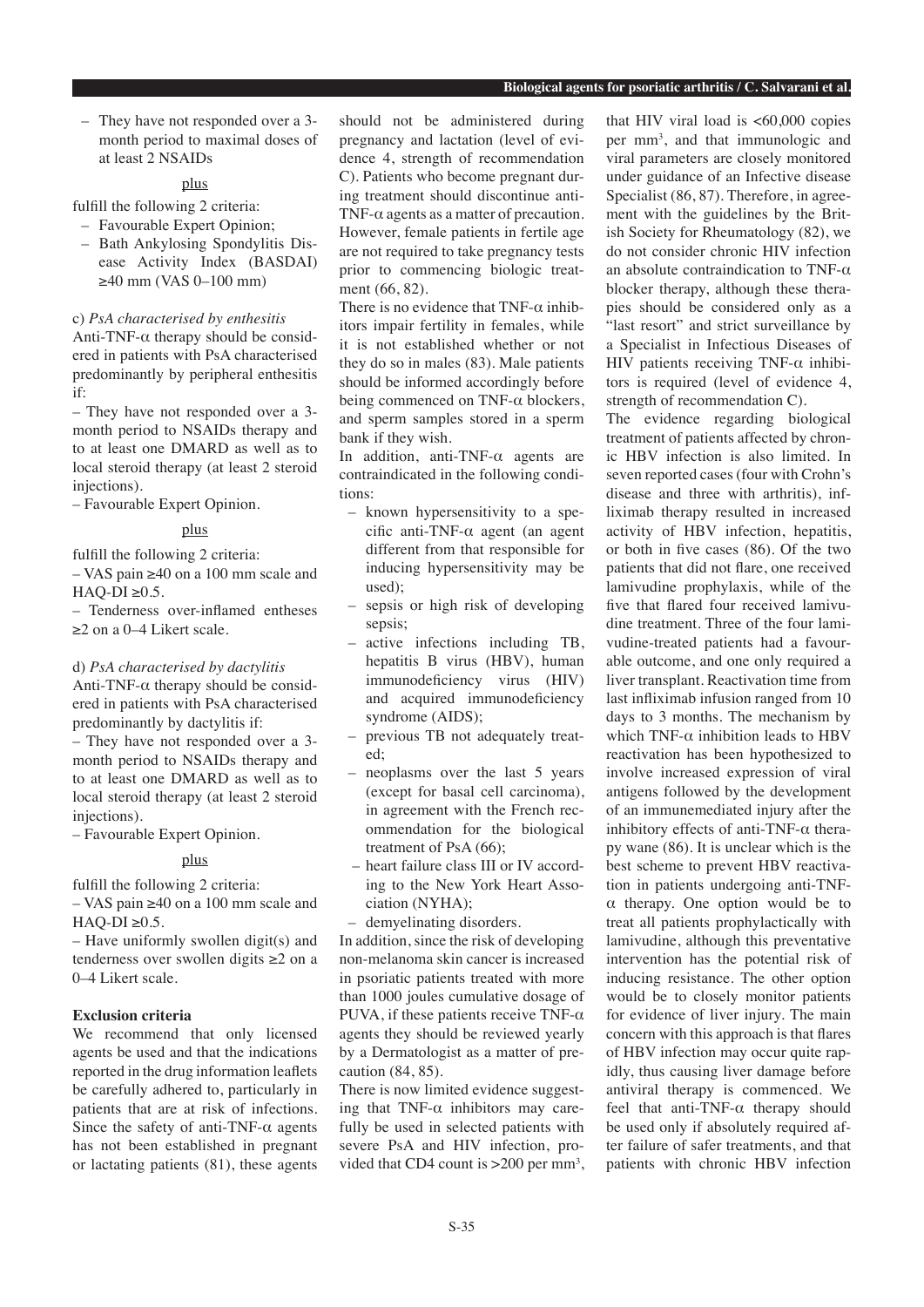receiving this therapy should be placed under strict surveillance by a Specialist in Infectious Diseases. Finally, HBV-negative subjects at high risk for HBV infection should be counseled about the opportunity to be vaccinated against HBV before starting biological treatment.

## **Monitoring of disease activity**

It has previously been demonstrated that active joint count can reliably assess disease activity in PsA characterised by predominant peripheral joint involvement (88). The most widely used measure of drug efficacy in clinical trials is the ACR response criteria, which are also part of the core set of domains for PsA assessment established at OMER-ACT 8 (89). In particular, a 68 tender and a 66 swollen joint count is recommended in PsA. Thus, we elected to use the ACR response criteria for evaluation of peripheral arthritis in PsA.

Psoriatic spondylitis should be assessed using the outcome variables outlined in the International ASAS consensus statement for the use of anti-TNF- agents in AS (90), which have been shown to perform well when applied to PsA patients with axial disease (91). We elected to score enthesitis for the purpose of clinical assessment using the MASES, an index validated in PsA patients (92), which includes thirteen common sites of entheseal involvement (65).

We recommend that dactylitis be assessed by counting the digits involved and by evaluating the degree of tenderness of each digit involved. The assessment of dactylitis based on the number of digits involved and the degree of tenderness has been shown to be sensitive to change in clinical trials with infliximab (48, 51).

In order to comprehensively assess the response to anti-TNF- $\alpha$  therapy, we recommend that disease activity be monitored using the following parameters whenever appropriate (89, 91-95):

- Tender joint count.
- Swollen joint count.
- Pain on VAS scale.
- Patient's global assessment of disease activity.
- Physical function (Health Assessment Questionnaire.
- Health Assessment Questionnaire Disability Index (HAQ-DI).
- MASES (Maastricht Ankylosing Spondylitis Enthesis Score) (for patients with enthesitis).
- Count of digits with dactylitis.
- Assessment of dactylitis' tenderness using a 0–3 VAS (0: absence of tenderness, 1: tenderness, 2: tenderness with wincing, 3: tenderness with wincing and withdrawal).
- BASDAI (for patients with spinal involvement).
- Indices of spinal mobility (Schober's test, spinal lateral flexion, chest expansion, cervical spine flexion, and tragus-to-wall distance) (for patients with spinal involvement).
- Expert Opinion.

Although no specific monitoring for blood toxicity is required, we recommend that in patients receiving anti-TNF-α agents the complete blood count, liver function tests, and ANA be checked at baseline and at 3–6-monthly intervals as a matter of precaution. If a DMARD is co-prescribed, then monitoring should be performed according to the guidelines for the relevant DMARD (96).

# **Assessment of response to, and criteria for withdrawal of anti-TNF-α therapy**

Response to anti-TNF- $\alpha$  therapy should be assessed 3 months after treatment onset. Expert (the treating Rheumatologist's) opinion should be based on evaluation of clinical symptoms and signs, of laboratory investigations (particularly acute phase reactants), and of imaging studies whenever appropriate.

# *Assessment of treatment efficacy*

For anti-TNF- $\alpha$  therapy to be considered effective, the following criteria should be satisfied:

## a) *PsA with peripheral arthritis*

– in patients with psoriatic polyarthritis (5 affected joints),  $\geq 50\%$  reduction in the number of tender and swollen joints and 50% improvement of at least 3 of the remaining ACR50 criteria.

– in patients with DMARD-resistant mono- or oligoarthritis ≥50% decrease in VAS pain compared to baseline.

– Expert opinion that anti-TNF- $\alpha$  therapy should be continued.

#### b) *Psoriatic spondylitis*

 $-$  ≥50% relative or ≥two-point absolute im-provement in the BASDAI score assessed on an numerical rating scale (equivalent to 20 mm on a 100 mm VAS).

– Expert opinion that anti-TNF-α therapy should be continued.

## c) *PsA characterised by enthesitis*

 $- \geq 50\%$  decrease in VAS pain compared to baseline.

 $-$  >20% reduction in the MASES in patients with ≥3 clinically inflamed entheses at baseline and

– Expert opinion that anti-TNF-α therapy should be continued.

## d) *PsA characterised by dactylitis*

 $- \geq 50\%$  decrease in VAS pain compared to baseline;

– in patients with ≥5 digits involved at baseline, dactylitis (*i.e*. digit swelling and tenderness) should resolve in at least 20% of involved digits;

– Expert opinion that anti-TNF-α therapy should be continued.

Patients who meet the criteria at three months should be clinically re-assessed at six months and subsequently on a yearly basis using the outcome measures reported above as long as they are on biologic therapy.

Patients who, at three months, do not meet the above response criteria, should be considered treatment failures. However, if in the Expert's opinion at least a partial, significant clinical improvement has occurred within the first 3 months (for instance, resulting in a reduction in the NSAID dose), treatment may be continued for a further three months, and patients reassessed after that period of time.

# *Management of patients who fail one biological agent*

There is limited data on switching from one TNF-α inhibitor to another in PsA. An observational Italian study showed that in ten PsA patients who switched from infliximab to etanercept the proportion of PsARC responders increased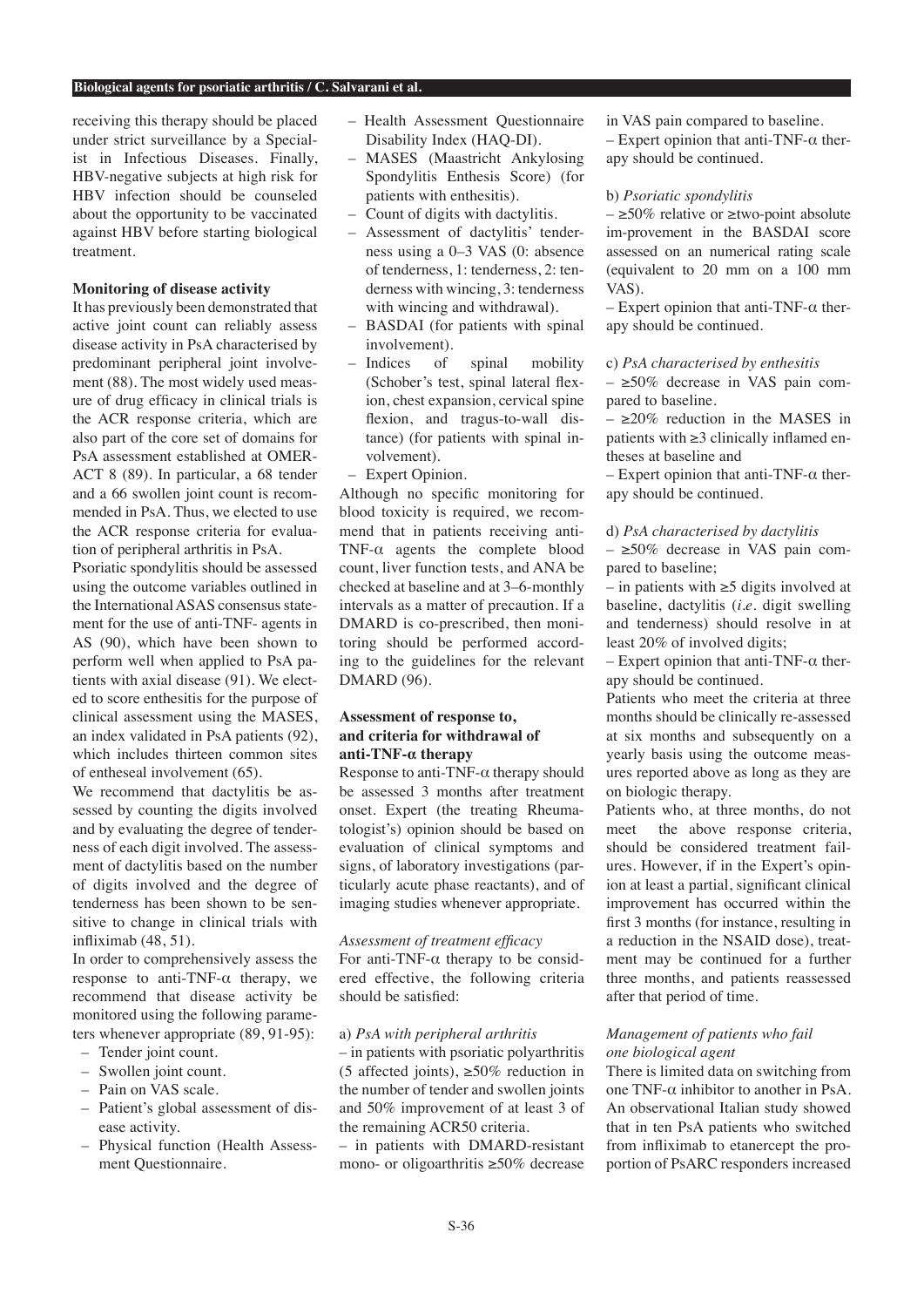from 10% to 70%, while in seven patients who switched from etanercept to adalimumab the proportion rose from 14% to 57% (97). Two other PsA patients who successfully switched from infliximab to etanercept and a patient with severe HLA-B27-associated heel enthesitis who successfully switched from adalimumab to etanercept have been described in France (98) and Italy (99), respectively. Finally, preliminary data (reported in abstract form) have shown that 12 weeks after switching to adalimumab from another TNF- $α$  inhibitor, 67%, 42%, and 25% of 66 PsA patients met the ACR20, ACR50, and ACR70 response criteria, respectively  $(74)$ .

On the basis of these observations and in agreement with other guidelines (82) and recommendations (66), we recommend that PsA patients who fail a TNF- $\alpha$  inhibitor be given the option of trying another TNF- $\alpha$  inhibitor and reassessed after three months (level of evidence 4, strength of recommendation C). In case of discontinuation due to lack of efficacy, it would be logical to switch to a TNF-α blocker structurally different from the one that has failed (*i.e*. a monoclonal antibody in patients that had received the receptor and the other way round). However, this recommendation is based on Expert opinion rather than on evidence (level of evidence 5, strength of recommendation D).

In patients who fail TNF- $\alpha$  inhibitors, these drugs must be withdrawn, although other biologic agents may be considered on a named basis.

Patients who meet the clinical response criteria but develop new erosions or worsening of pre-existing erosions on conventional x-rays may be considered for treatment with another biological agent or for co-treatment with a DMARD, although evidence from clinical trials is lacking that concomitant DMARD administration increases the efficacy of anti-TNF- $α$  therapy (66) (level of evidence 5, strength of recommendation D).

Data from a Swedish register showed combined methotrexate therapy with etanercept, infliximab or adalimumab to be associated with long-term anti-TNF- $\alpha$  survival in PsA patients (100). However, this effect of methotrexate appeared to be primarily due to a decreased frequency of drop-outs. This reported effect of methotrexate has not been confirmed by an analysis of a cohort of PsA patients receiving etanercept with and without concomitant methotrexate, in which methotrexate use did not predict anti-TNF-α survival (101).

# **Discontinuation of anti-TNF-α therapy**

## *Withdrawal of anti-TNF-α therapy due to lack of efficacy*

Anti-TNF-α therapy should be discontinued if patients do not meet the response criteria outlined above in the "Assessment of response to, and criteria for withdrawal of anti-TNF-α therapy" section despite having tried two TNF- $\alpha$  inhibitors (three if at least one TNF- $\alpha$  inhibitor was withdrawn due to toxicity or intolerance).

# *Withdrawal of anti-TNF-α therapy due to drug toxicity*

Anti-TNF-α therapy should be discontinued at any time if any of the following event occurs:

– any serious adverse event judged to be drug-related, including lupus-like syndrome (102), leukocytoclastic vasculitis (102), demyelinating disease (103), uveitis (68, 104), interstitial lung disease (102), and severe worsening of psoriasis (105);

– development of neoplasm;

– development of serious intercurrent infection (withdrawal may be temporary)

– pregnancy (withdrawal may be temporary);

– major surgical procedures: we feel that as a matter of precaution anti-TNF- $\alpha$  agents should be withheld for at least three half lives preoperatively and restarted a couple of weeks when wound healing has set in, in agreement with the suggestions by a recent review article (106).

## *Withdrawal of anti-TNF-α therapy due to disease remission*

Theoretically, remission of PsA could justify the withdrawal of ongoing anti-TNF-α therapy. Recent evidence in favour of this approach in PsA characterised by peripheral synovitis has been provided by an Italian prospective, case-control study that demonstrated that remission occurred in up to 24% of patients with peripheral PsA (107). Remission was significantly more frequent, although not longer, in patients receiving anti-TNF-α drugs compared to DMARDs. This study also provided evidence that PsA patients could remain in remission for prolonged time after therapy discontinuation.

There is no direct evidence on the outcome of patients with PsA spondylitis who have entered remission with TNF- $\alpha$  inhibitors after treatment withdrawal. However, a study showed that nearly all (97.6%) patients with AS (a condition similar to PsA spondylitis) in remission flared after withdrawal of anti-TNF- $\alpha$  therapy (108).

Likewise, there is no data on the outcome of patients with PsA enthesitis who have entered remission with TNF- $\alpha$  inhibitors after treatment withdrawal. Indirect evidence is derived from a case of HLA-B27-associated enthesitis that went into remission with etanercept and had no flare after drug withdrawal (99). Similarly, in a population of ankylosing spondylitis patients, enthesitis assessed at MASES sites resolved in about 50% of affected subjects following treatment with adalimumab for 12 weeks (109).

There is no data on the outcome of patients with PsA dactylitis who have entered remission with TNF- $\alpha$  inhibitors after treatment withdrawal.

Although there are no commonly accepted criteria to define remission in PsA (110), it has been proposed (107) that PsA may be considered as being in remission if the following criteria are satisfied : fatigue (VAS 1-100mm) <10, pain (VAS 1–100mm) <10, articular morning stiffness <15 minutes, active (tender and swollen) joint count 0, normal ESR and CRP values, and absence of dactylitis, enthesitis, tenosynovitis, inflammatory spinal pain, and extra-articular manifestations. "Bony" swelling only, which is due to structural damage, should not be considered a sign of active joint disease. Likewise, uniform digit swelling in the absence of pain and tenderness is a characteristic of chronic dactylitis (111), which again should not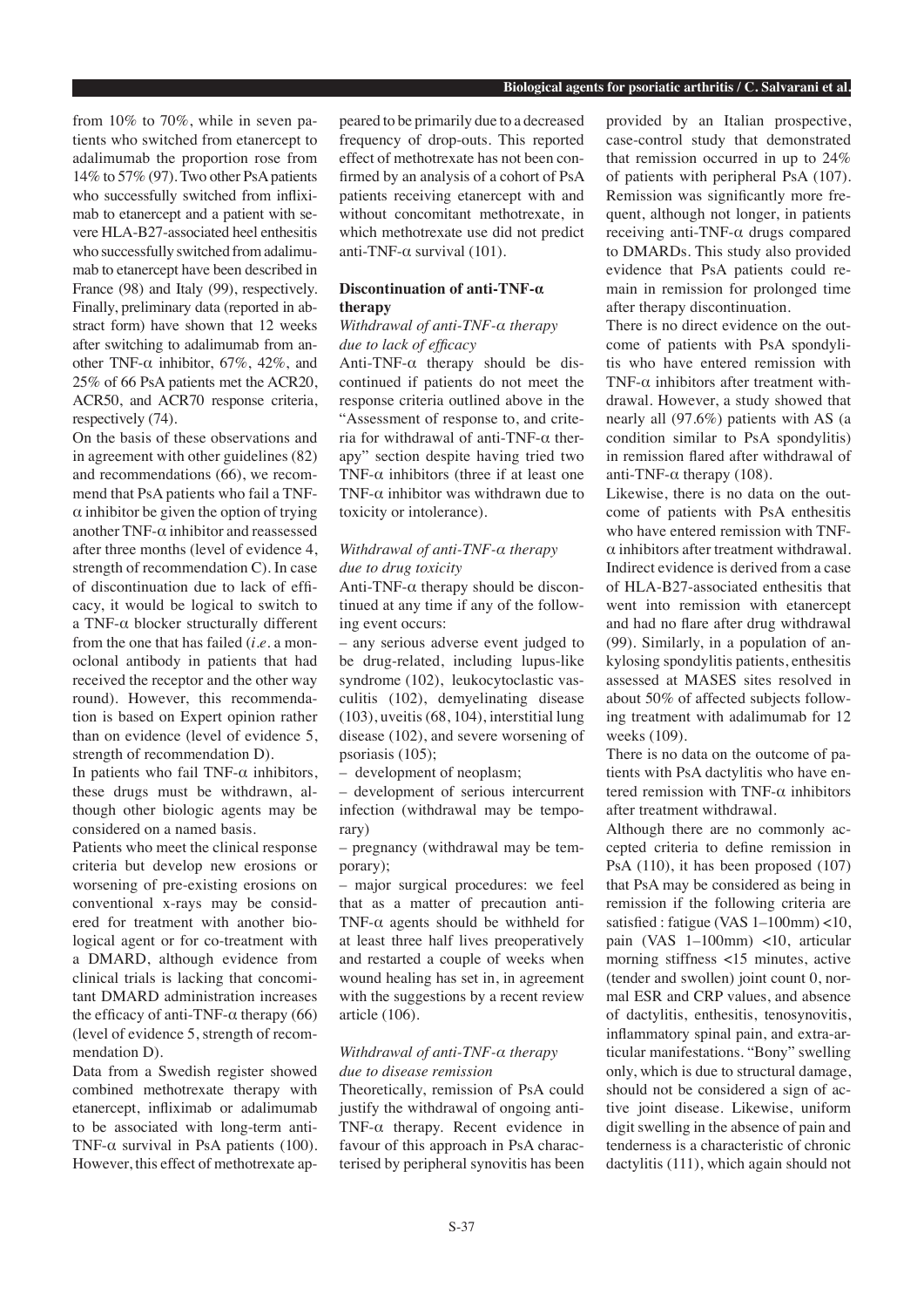be considered a sign of active PsA. If a patient with PsA is in remission, withdrawal may be considered in the following instances:

# a) *PsA with peripheral arthritis*

If the above criteria are met and the patient has been in clinical remission without evidence of radiographic progression for at least one year.

## b) *Psoriatic spondylitis*

Treatment withdrawal is not recommended in this subset, since there is evidence that nearly all patients with AS (a condition similar to PsA spondylitis) flare upon discontinuation of TNF- $\alpha$ inhibitors as outlined above.

#### c) *PsA characterised by enthesitis*

If the above criteria are met and the patient has been in clinical remission for at least six months.

# d) *PsA characterised by dactylitis*

If the above criteria are met and the patient has been in clinical remission for at least four months.

# **Treatment Centres and Expert Opinion**

Anti-TNF- $\alpha$  therapy is complex in that it requires a specific expertise in diagnosis, assessment of disease activity, drug administration, therapeutic monitoring, and management of adverse reactions. Therefore, we recommend that use of TNF- $α$  blockers be undertaken only by experienced Rheumatologists in selected specialised Centres, namely University Clinics and Rheumatology Units in Hospitals.

# **Updates of the Recommendations**

The Italian Society for Rheumatology will implement further updates of these Recommendations on the basis of the results of new clinical studies and of data from post-marketing surveillance (112). Any of the statements made herein may be modified on the basis of new clinical and pharmacoeconomic data and long-term safety considerations.

## **Methods**

*Research of published studies* We searched Medline (2006 through March 2010) using the key words "psoriatic arthritis", "infliximab", "etanercept", "adalimumab", "golimumab", and "tumour necrosis factor (subheading: antagonists and inhibitors)". We also made combined searches of other biological agents currently used to treat RA and PsA in order to capture studies done with biological agents other than TNF- $\alpha$  inhibitors. Finally, we reviewed relevant abstracts of the annual meetings of the ACR as well as abstracts of the European League against Rheumatism (EULAR) from 2006 to 2009. The retrieved papers were included in our analysis if they were pertinent to the diseases and treatments considered, if they were in English, if the diagnosis was reliably established, and if sufficient information could be extracted with regard to treatment. Editorials, review articles, authors' replies and broadly speaking manuscripts not reporting treatment of patients have not been considered for analysis. Evidence of grade 2 or lower has been considered whenever evidence of grade 1 was unavailable.

Levels of evidence have been assigned to the papers retrieved, and the strength of the recommendations has been graded according to the levels of evidence

#### *Grading of the evidence*

We used the levels of evidence outlined by the Centre for Evidence-based medicine (113):

- 1a Systematic Review (SR) (with homogeneity) of RCTs.
- 1b Individual RCT (with narrow Confidence Interval).
- 1c All or none.
- 2a SR (with homogeneity) of cohort studies.
- 2b Individual cohort study (including low quality RCT; *e.g.* <80% follow up).
- 2c Ecological studies.
- 3a SR (with homogeneity) of casecontrol studies.
- 3b Individual case-control study.
- 4 Case-series (and poor quality cohort and and case-control studies).
- 5 Expert opinion without explicit critical appraisal, or based on physiology, bench research or "first principles".

## *Grades of recommendations*

- A Consistent with level 1 studies.
- B Consistent level 2 or 3 studies or extrapolations from level 1 studies.
- C Level 4 studies or extrapolations from level 2 or 3 studies.
- D Level 5 evidence or troublingly inconsistent or inconclusive studies of any level.

## *Consensus methodology*

Recommendations were generated by three panel members on the basis of the evidence extracted by the literature. In a modified nominal group technique, all group members were subsequently engaged in round-robin feedback sessions until full consensus was achieved.

## **References**

- 1. MOLL JM, WRIGHT V: Psoriatic arthritis. *Semin Arthritis Rheum* 1973; 3: 55-78.
- 2. TAYLOR W, GLADMAN D, HELLIWELL P MARCHESONI A, MEASE P, MIELANTS H: Classification criteria for psoriatic arthritis: development of new criteria from a large international study. *Arthritis Rheum* 2006; 54: 2665-73.
- 3. D'ANGELO S, MENNILLO GA, CUTRO MS *et al.*: Sensitivity of the classification of psoriatic arthritis criteria in early psoriatic arthritis. *J Rheumatol* 2009; 36: 368-70.
- 4. CHANDRAN V, SCHENTAG CT, GLAD-MAN DD: Sensitivity and specificity of the CASPAR criteria for psoriatic arthritis in a family medicine clinic setting. *J Rheumatol*  2008; 35: 2069-70.
- 5. GLADMAN DD, SHUCKETT R, RUSSELL ML, THORNE JC, SCHACHTER RK: Psoriatic arthritis (PSA)--an analysis of 220 patients. *Q J Med* 1987; 62. 127-41.
- 6. GLADMAN DD, STAFFORD-BRADY F, CHANG CH, LEWANDOWSKI K, RUSSELL ML: Longitudinal study of clinical and radiological progression in psoriatic arthritis. *J Rheumatol* 1990; 17. 809-12.
- 7. GLADMAN DD: Psoriatic arthritis. *Rheum Dis Clin North Am* 1998; 24: 829-44.
- 8. KAVANAUGH A, RITCHLIN C, BOEHNCKE WH: Quality indicators in psoriatic arthritis. *Clin Exp Rheumatol* 2007; 25: 98-101.
- 9. HELLIWELL PS, HICKLING P, WRIGHT V: Do the radiological changes of classic ankylosing spondylitis differ from the changes found in the spondylitis associated with inflammatory bowel disease, psoriasis, and reactive arthritis? *Ann Rheum Dis* 1998; 57: 135-40.
- 10. GLADMAN DD: Mortality in psoriatic arthritis. *Clin Exp Rheumatol* 2008; 26: S62-S65.
- 11. KALTWASSER JP, NASH P, GLADMAN D *et al.*: Efficacy and safety of leflunomide in the treatment of psoriatic arthritis and psoriasis: a multinational, double-blind, randomized, placebo-controlled clinical trial. *Arthritis Rheum* 2004; 50: 1939-50.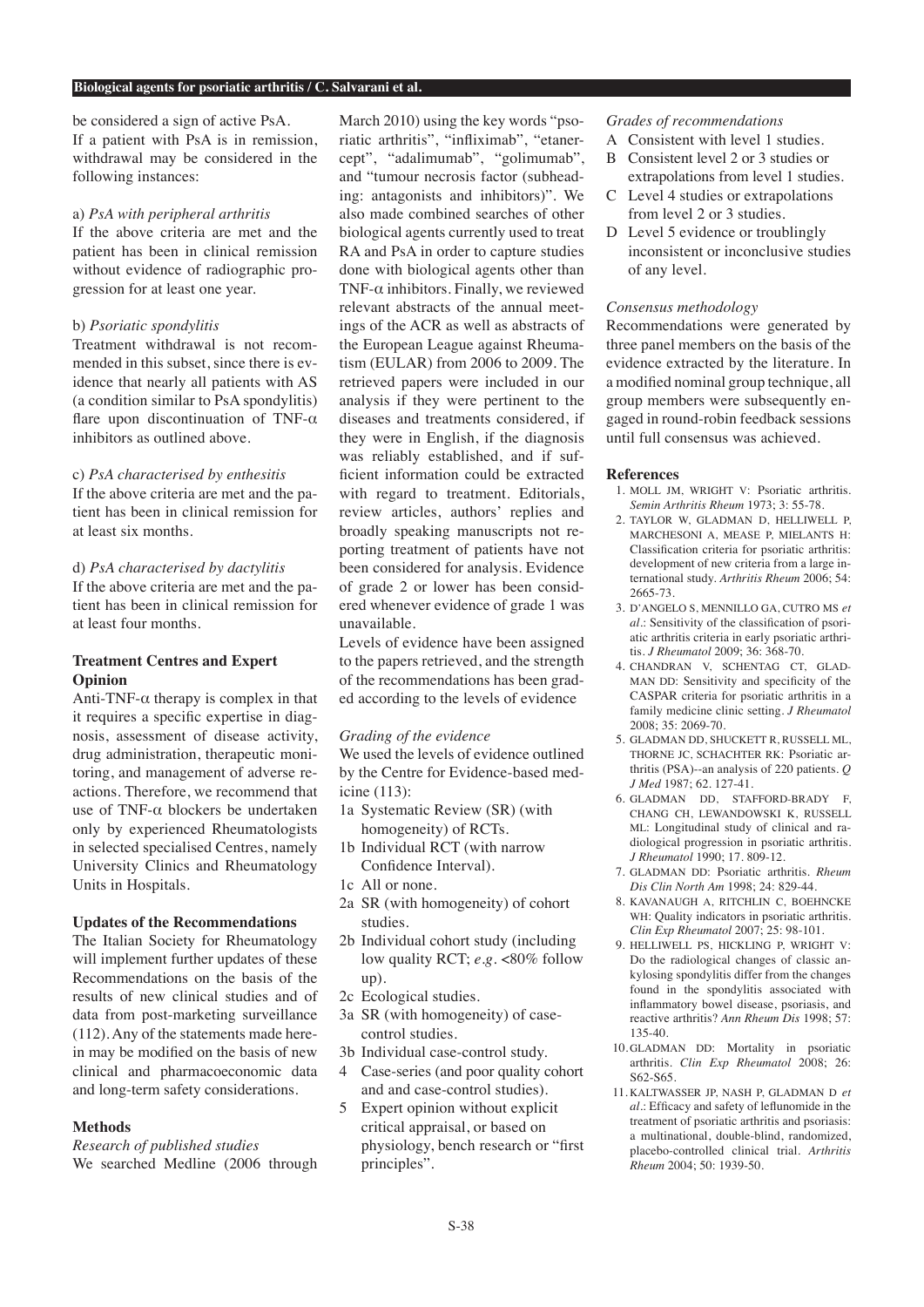- 12. BLACK RL, O'BRIEN WM, VAN SCOTT EJ, AUERBACH R, EISEN AZ, BUNIM JJ: Methotrexate therapy in psoriatic arthritis. Double-blind study on 21 patients. *J Am Med Assoc* 1964; 189. 743-7.
- 13. CLEGG DO, REDA DJ, MEJIAS E *et al.*: Comparison of sulfasalazine and placebo in the treatment of psoriatic arthritis. A Department of Veterans Affairs Cooperative Study. *Arthritis Rheum* 1996; 39: 2013-20.
- 14. CLEGG DO, REDA DJ, ABDELLATIF M: Comparison of sulfasalazine and placebo for the treatment of axial and peripheral articular manifestations of the seronegative spondylarthropathies: a Department of Veterans Affairs cooperative study. *Arthritis Rheum* 1999; 42: 2325-9.
- 15. OLIVIERI I, SALVARANI C, CANTINI F *et al.*: Therapy with cyclosporine in psoriatic arthritis. *Semin Arthritis Rheum* 1997; 27: 36-43.
- 16. SALVARANI C, CANTINI F, OLIVIERI I: Disease-modifying antirheumatic drug therapy for psoriatic arthritis. *Clin Exp Rheumatol* 2002; 20: S71-S75.
- 17. SALVARANI C, MACCHIONI P, OLIVIERI I *et al.*: A comparison of cyclosporine, sulfasalazine, and symptomatic therapy in the treatment of psoriatic arthritis. *J Rheumatol*  2001; 28: 2274-82.
- 18. PIPITONE N, KINGSLEY GH, MANZO A, SCOTT DL, PITZALIS C: Current concepts and new developments in the treatment of psoriatic arthritis. *Rheumatology* (Oxford) 2003; 42: 1138-48.
- 19. ETTEHADI P, GREAVES MW, WALLACH D, ADERKA D, CAMP RD: Elevated tumour necrosis factor-alpha (TNF-alpha) biological activity in psoriatic skin lesions. *Clin Exp Immunol* 1994; 96: 146-51.
- 20. RITCHLIN C, HAAS-SMITH SA, HICKS D, CAPPUCCIO J, OSTERLAND CK, LOONEY RJ: Patterns of cytokine production in psoriatic synovium. *J Rheumatol* 1998; 25: 1544- 52.
- 21. MARZO-ORTEGA H, MCGONAGLE D, O'CONNOR P, EMERY P: Efficacy of etanercept in the treatment of the entheseal pathology in resistant spondylarthropathy: a clinical and magnetic resonance imaging study. *Arthritis Rheum* 2001; 44: 2112-7.
- 22. MASTROIANNI A, MINUTILLI E, MUSSI A *et al.*: Cytokine profiles during infliximab monotherapy in psoriatic arthritis. *Br J Dermatol* 2005; 153. 531-6.
- 23. GOEDKOOP AY, KRAAN MC, TEUNISSEN MB *et al.*: Early effects of tumour necrosis factor alpha blockade on skin and synovial tissue in patients with active psoriasis and psoriatic arthritis. *Ann Rheum Dis* 2004; 63: 769-73.
- 24. SAAD AA, SYMMONS DP, NOYCE PR, ASH-CROFT DM: Risks and benefits of tumor necrosis factor-alpha inhibitors in the management of psoriatic arthritis: systematic review and metaanalysis of randomized controlled trials. *J Rheumatol* 2008; 35: 883- 90.
- 25. SAAD AA, ASHCROFT DM, WATSON KD, SYMMONS DP, NOYCE PR, HYRICH KL: Efficacy and safety of anti-TNF therapies in psoriatic arthritis: an observational study from the British Society for Rheumatology

Biologics Register. *Rheumatology* (Oxford) 2010; 49: 697-705.

- 26. GLADMAN DD: Psoriatic arthritis. *Baillieres Clin Rheumatol* 1995; 9: 319-29.
- 27. SALVARANI C, OLIVIERI I, CANTINI F, MAC-CHIONI L, BOIARDI L: Psoriatic arthritis. *Curr Opin Rheumatol* 1998; 10. 299-305.
- 28. SALVARANI C, LO SCOCCO G, MACCHIONI P *et al.*: Prevalence of psoriatic arthritis in Italian psoriatic patients. *J Rheumatol* 1995; 22: 1499-503.
- 29. OLIVIERI I, DE PORTU S, SALVARANI C *et al.*: The psoriatic arthritis cost evaluation study: a cost-of-illness study on tumour necrosis factor inhibitors in psoriatic arthritis patients with inadequate response to conventional therapy. *Rheumatology* (Oxford) 2008; 47. 1664-70.
- 30. JAVITZ HS, WARD MM, FARBER E, NAIL L, VALLOW SG: The direct cost of care for psoriasis and psoriatic arthritis in the United States. *J Am Acad Dermatol* 2002; 46: 850- 60.
- 31. RUOF J, HULSEMANN JL, MITTENDORF T, DER SCHULENBURG JM, ZEIDLER H, MERKESDAL S: [Conceptual and methodological basics of cost assessments in rheumatology.]. *Z Rheumatol* 2004; 63. 372-9.
- 32. BANSBACK NJ, YOUNG A, BRENNAN A: The NICE reappraisal of biologics in 2005: what rheumatologists need to know. *Rheumatology* (Oxford) 2005; 44: 3-4.
- 33. BANSBACK NJ, ARA R, BARKHAM N *et al.*: Estimating the cost and health status consequences of treatment with TNF antagonists in patients with psoriatic arthritis. *Rheumatology* (Oxford) 2006; 45: 1029-38.
- 34. BRAVO VY, HAWKINS NS, CLAXTON K *et al.*: The cost-effectiveness of etanercept and infliximab for the treatment of patients with psoriatic arthritis. *Rheumatology* (Oxford) 2007; 46: 1729-35.
- 35. GRATACOS J, CASADO E, REAL J, TORRE-ALONSO JC: Prediction of major clinical response (ACR50) to infliximab in psoriatic arthritis refractory to methotrexate. *Ann Rheum Dis* 2007; 66. 493-7.
- 36. MEASE PJ, GLADMAN DD, KEYSTONE EC: Alefacept in combination with methotrexate for the treatment of psoriatic arthritis: results of a randomized, double-blind, placebo-controlled study. *Arthritis Rheum* 2006; 54: 1638-45.
- 37. GOTTLIEB A, MENTER A, MENDELSOHN A *et al.*: Ustekinumab, a human interleukin 12/23 monoclonal antibody, for psoriatic arthritis: randomised, double-blind, placebocontrolled, crossover trial. *Lancet* 2009; 373: 633-40.
- 38. GRIFFITHS CE, STROBER BE, VAN DE KERKHOF P *et al.*: Comparison of ustekinumab and etanercept for moderate-tosevere psoriasis. *N Engl J Med* 2010; 362: 118-28.
- 39. COHEN JD: Successful treatment of psoriatic arthritis with rituximab. *Ann Rheum Dis* 2008; 67: 1647-8.
- 40. VIEIRA FJ, CALLADO MR, VIEIRA WP: Abatacept as an option therapy in difficult to treat psoriatic arthritis. *Rheumatol Int* 2010; 30: 849-50.
- 41. MEASE PJ, GOFFE BS, METZ J, VANDERS-

TOEP A, FINCK B, BURGE DJ: Etanercept in the treatment of psoriatic arthritis and psoriasis: a randomised trial. *Lancet* 2000; 356: 385-90.

- 42. MEASE PJ, KIVITZ AJ, BURCH FX *et al.*: Etanercept treatment of psoriatic arthritis: safety, efficacy, and effect on disease progression. *Arthritis Rheum* 2004; 50: 2264- 72.
- 43. MEASE PJ, KIVITZ AJ, BURCH FX *et al.*: Continued inhibition of radiographic progression in patients with psoriatic arthritis following 2 years of treatment with etanercept. *J Rheumatol* 2006; 33: 712-21.
- 44. ELKAYAM O, YARON M, CASPI D: From wheels to feet: a dramatic response of severe chronic psoriatic arthritis to etanercept. *Ann Rheum Dis* 2000; 59: 839.
- 45. YAZICI Y, ERKAN D, LOCKSHIN MD: A preliminary study of etanercept in the treatment of severe, resistant psoriatic arthritis. *Clin Exp Rheumatol* 2000; 18: 732-4.
- 46. YAZICI Y, ERKAN D, LOCKSHIN MD: Etanercept in the treatment of severe, resistant psoriatic arthritis: continued efficacy and changing patterns of use after two years. *Clin Exp Rheumatol* 2002; 20: 115.
- 47. STROBER BE: Successful treatment of psoriasis and psoriatic arthritis with etanercept and methotrexate in a patient newly unresponsive to infliximab. *Arch Dermatol*  $2004 \cdot 140 \cdot 366$
- 48. ANTONI CE, KAVANAUGH A, KIRKHAM B *et al.*: Sustained benefits of infliximab therapy for dermatologic and articular manifestations of psoriatic arthritis: results from the infliximab multinational psoriatic arthritis controlled trial (IMPACT). *Arthritis Rheum* 2005; 52: 1227-36.
- 49. KAVANAUGH A, ANTONI CE, GLADMAN D *et al.*: The Infliximab Multinational Psoriatic Arthritis Controlled Trial (IMPACT): results of radiographic analyses after 1 year. *Ann Rheum Dis* 2006; 65: 1038-43.
- 50. ANTONI CE, KAVANAUGH A, VAN DER HD *et al.*: Two-year efficacy and safety of infliximab treatment in patients with active psoriatic arthritis: findings of the Infliximab Multinational Psoriatic Arthritis Controlled Trial (IMPACT). *J Rheumatol* 2008; 35: 869-76.
- 51. ANTONI C, KRUEGER GG, DE VLAM K *et al.*: Infliximab improves signs and symptoms of psoriatic arthritis: results of the IMPACT 2 trial. *Ann Rheum Dis* 2005; 64: 1150-7.
- 52. VAN DER HEIJDE D, KAVANAUGH A, GLAD-MAN DD *et al.*: Infliximab inhibits progression of radiographic damage in patients with active psoriatic arthritis through one year of treatment: Results from the induction and maintenance psoriatic arthritis clinical trial 2. *Arthritis Rheum* 2007; 56: 2698-707.
- 53. KAVANAUGH A, KRUEGER GG, BEUTLER A *et al.*: Infliximab maintains a high degree of clinical response in patients with active psoriatic arthritis through 1 year of treatment: results from the IMPACT 2 trial. *Ann Rheum Dis* 2007; 66: 498-505.
- 54. VAN DEN BOSCH F, KRUITHOF E, BAETEN D *et al.*: Randomized double-blind comparison of chimeric monoclonal antibody to tumor necrosis factor alpha (infliximab)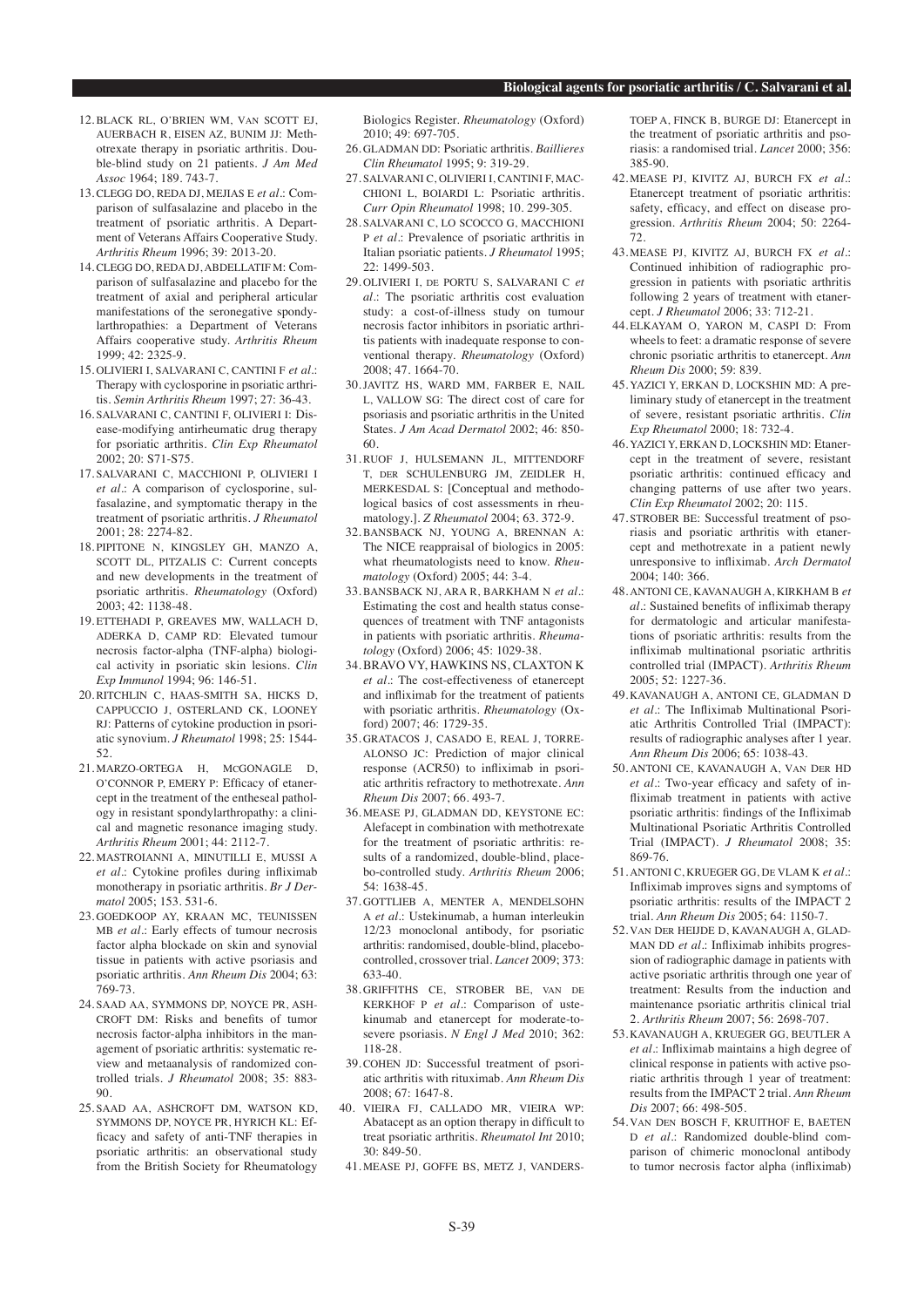#### **Biological agents for psoriatic arthritis / C. Salvarani et al.**

versus placebo in active spondylarthropathy. *Arthritis Rheum* 2002; 46: 755-65.

- 55. ANTONI C, DECHANT C, HANNS-MARTIN LORENZ PD *et al.*: Open-label study of infliximab treatment for psoriatic arthritis: clinical and magnetic resonance imaging measurements of reduction of inflammation. *Arthritis Rheum* 2002; 47: 506-12.
- 56. SALVARANI C, CANTINI F, OLIVIERI I *et al.*: Efficacy of infliximab in resistant psoriatic arthritis. *Arthritis Rheum* 2003; 49: 541-5.
- 57. PROVENZANO G, TERMINI A, LE MOLI C, RINALDI F: Efficacy of infliximab in psoriatic arthritis resistant to treatment with disease modifying antirheumatic drugs: an open pilot study. *Ann Rheum Dis* 2003; 62: 680-1.
- 58. CAUZA E, SPAK M, CAUZA K, HANUSCH-ENSERER U, DUNKY A, WAGNER E: Treatment of psoriatic arthritis and psoriasis vulgaris with the tumor necrosis factor inhibitor infliximab. *Rheumatol Int* 2002; 22: 227-32.
- 59. FELETAR M, BROCKBANK JE, SCHENTAG CT, LAPP V, GLADMAN DD: Treatment of refractory psoriatic arthritis with infliximab: a 12 month observational study of 16 patients. *Ann Rheum Dis* 2004; 63: 156-61.
- 60. SALVARANI C, OLIVIERI I, PIPITONE N *et al.*: Recommendations of the Italian Society for Rheumatology for the use of biologic (TNF-alpha blocking) agents in the treatment of psoriatic arthritis. *Clin Exp Rheumatol* 2006; 24: 70-8.
- 61. MEASE PJ, GLADMAN DD, RITCHLIN CT *et al.*: Adalimumab for the treatment of patients with moderately to severely active psoriatic arthritis: results of a double-blind, randomized, placebo-controlled trial. *Arthritis Rheum* 2005; 52: 3279-89.
- 62. MEASE PJ, ORY P, SHARP JT *et al.*: Adalimumab for long-term treatment of psoriatic arthritis: 2-year data from the Adalimumab Effectiveness in Psoriatic Arthritis Trial (ADEPT). *Ann Rheum Dis* 2009; 68: 702-9.
- 63. GENOVESE MC, MEASE PJ, THOMSON GT *et al.*: Safety and efficacy of adalimumab in treatment of patients with psoriatic arthritis who had failed disease modifying antirheumatic drug therapy. *J Rheumatol* 2007; 34: 1040-50.
- 64. KAVANAUGH A, MCINNES I, MEASE P *et al.*: Golimumab, a new human tumor necrosis factor alpha antibody, administered every four weeks as a subcutaneous injection in psoriatic arthritis: Twenty-four-week efficacy and safety results of a randomized, placebo-controlled study. *Arthritis Rheum*  2009; 60: 976-86.
- 65. HEUFT-DORENBOSCH L, SPOORENBERG A, VAN TUBERGEN A *et al.*: Assessment of enthesitis in ankylosing spondylitis. *Ann Rheum Dis* 2003; 62. 127-32.
- 66. PHAM T, FAUTREL B, DERNIS E *et al.*: Recommendations of the French Society for Rheumatology regarding TNF-alpha antagonist therapy in patients with ankylosing spondylitis or psoriatic arthritis: 2007 update. *Joint Bone Spine* 2007; 74: 638-46.
- 67. TUBACH F, SALMON D, RAVAUD P *et al.*: Risk of tuberculosis is higher with anti-

tumor necrosis factor monoclonal antibody therapy than with soluble tumor necrosis factor receptor therapy: The three-year prospective french research axed on tolerance of biotherapies registry. *Arthritis Rheum*  2009; 60. 1884-94.

- 68. LIM LL, FRAUNFELDER FW, ROSENBAUM JT: Do tumor necrosis factor inhibitors cause uveitis? A registry-based study. *Arthritis Rheum* 2007; 56: 3248-52.
- 69. SIDIROPOULOS P, KRITIKOS HD, SIAKKA P *et al.*: Low dose of infliximab is inadequate in most patients with spondylarthropathies. *Clin Exp Rheumatol* 2005; 23: 513-6.
- 70. RUSSELL AS, OROZCO JH, MAKSYMOWYCH WP: The dosage of infliximab in the treatment of ankylosing spondylitis: dollars and sense. *Clin Exp Rheumatol* 2002; 20: S135- S136.
- 71. BERTHELOT JM, VARIN S: Is dosage reduction appropriate in patients who respond well to anti-TNF-alpha agents? *Joint Bone Spine* 2004; 71: 257-60.
- 72. COVELLI M, SCIOSCIA C, IANNONE F, LA-PADULA G: Repeated infusions of low-dose infliximab plus methotrexate in psoriatic arthritis: immediate benefits are not maintained after discontinuation of infliximab. *Clin Exp Rheumatol* 2005; 23: 145-51.
- 73. LEE SH, LEE YA, HONG SJ, YANG HI: Etanercept 25 mg/week is effective enough to maintain remission for ankylosing spondylitis among Korean patients. *Clin Rheumatol* 2008; 27: 179-81.
- 74. BURMESTER G, RUDWALEIT M, VAN DEN BF, KRON M, KARY S, KUPPER H: Effectiveness and safety of adalimumab (Humira) after failure of etanercept or infliximab treatment in patients with rheumatoid arthritis, psoriatic arthritis, or ankylosing spondylitis. *Arthritis Rheum* 2007; 56: S393.
- 75. RITCHLIN CT, KAVANAUGH A, GLADMAN DD *et al.*: Treatment recommendations for psoriatic arthritis. *Ann Rheum Dis* 2009; 68: 1387-94.
- 76. WRIGHT V, MOLL JM: Seronegative polyarthritis. Amsterdam, North Holland Publishing Co., 1976.
- 77. SALVARANI C, CANTINI F, OLIVIERI I *et al.*: Isolated peripheral enthesitis and/or dactylitis: a subset of psoriatic arthritis. *J Rheumatol* 1997; 24. 1106-10.
- 78. JONES SM, ARMAS JB, COHEN MG, LOVELL CR, EVISON G, MCHUGH NJ: Psoriatic arthritis: outcome of disease subsets and relationship of joint disease to nail and skin disease. *Br J Rheumatol* 1994; 33: 834-9.
- 79. MARSAL S, ARMADANS-GIL L, MARTINEZ M, GALLARDO D, RIBERA A, LIENCE E: Clinical, radiographic and HLA associations as markers for different patterns of psoriatic arthritis. *Rheumatology* (Oxford) 1999; 38: 332-7.
- 80. KILTZ U, VAN DER HEIJDE D, MIELANTS H, FELDTKELLER E, BRAUN J: ASAS/EULAR recommendations for the management of ankylosing spondylitis: the patient version. *Ann Rheum Dis* 2009; 68: 1381-6.
- 81. VINET E, PINEAU C, GORDON C, CLARKE AE, BERNATSKY S: Biologic therapy and pregnancy outcomes in women with rheumatic diseases. *Arthritis Rheum* 2009;

 $61.587.92$ 

- 82. KYLE S, CHANDLER D, GRIFFITHS CE *et al.*: Guideline for anti-TNF-alpha therapy in psoriatic arthritis. *Rheumatology* (Oxford) 2005; 44: 390-7.
- 83. OSTENSEN M: [Antirheumatic therapy and reproduction. The influence on fertility, pregnancy and breast feeding]. *Z Rheumatol* 2006; 65: 217-4.
- 84. STERN RS, LUNDER EJ: Risk of squamous cell carcinoma and methoxsalen (psoralen) and UV-A radiation (PUVA). A meta-analysis. *Arch Dermatol* 1998; 134: 1582-5.
- 85. MORISON WL, BAUGHMAN RD, DAY RM *et al.*: Consensus workshop on the toxic effects of long-term PUVA therapy. *Arch Dermatol* 1998; 134: 595-8.
- 86. NATHAN DM, ANGUS PW, GIBSON PR: Hepatitis B and C virus infections and antitumor necrosis factor-alpha therapy: guidelines for clinical approach. *J Gastroenterol Hepato*l 2006; 21: 1366-71.
- 87. ROUX CH, BROCQ O, BREUIL V, ALBERT C, EULLER-ZIEGLER L: Safety of anti-TNFalpha therapy in rheumatoid arthritis and spondylarthropathies with concurrent B or C chronic hepatitis. *Rheumatology* (Oxford) 2006; 45: 1294-7.
- 88. GLADMAN DD, FAREWELL V, BUSKILA D *et al.*: Reliability of measurements of active and damaged joints in psoriatic arthritis. *J Rheumatol* 1990; 17: 62-4.
- 89. GLADMAN DD, MEASE PJ, STRAND V *et al.*: Consensus on a core set of domains for psoriatic arthritis. *J Rheumatol* 2007; 34: 1167- 70.
- 90. BRAUN J, DAVIS J, DOUGADOS M, SIEPER J, VAN DER LS, VAN DER HD: First update of the international ASAS consensus statement for the use of anti-TNF agents in patients with ankylosing spondylitis. *Ann Rheum Dis* 2006; 65: 316-20.
- 91. GLADMAN DD, INMAN RD, COOK RJ *et al.*: International spondyloarthritis interobserver reliability exercise – the INSPIRE study: I. Assessment of spinal measures. *J Rheumatol* 2007; 34: 1733-9.
- 92. GLADMAN DD, INMAN RD, COOK RJ *et al.*: International spondyloarthritis interobserver reliability exercise--the INSPIRE study: II. Assessment of peripheral joints, enthesitis, and dactylitis. *J Rheumatol* 2007; 34: 1740- 5.
- 93. GLADMAN DD, HELLIWELL P, MEASE PJ, NASH P, RITCHLIN C, TAYLOR W: Assessment of patients with psoriatic arthritis: a review of currently available measures. *Arthritis Rheum* 2004; 50: 24-35.
- 94. GLADMAN DD, MEASE PJ, HEALY P *et al.*: Outcome measures in psoriatic arthritis. *J Rheumatol* 2007; 34: 1159-66.
- 95. GLADMAN DD, MEASE PJ, CIFALDI MA, PERDOK RJ, SASSO E, MEDICH J: Adalimumab improves joint-related and skin-related functional impairment in patients with psoriatic arthritis: patient-reported outcomes of the Adalimumab Effectiveness in Psoriatic Arthritis Trial. *Ann Rheum Dis* 2007; 66: 163-8.
- 96. SOCIETÀ ITALIANA DI REUMATOLOGIA: Diagnosi precoce e terapia dell'artrite reumatoide. www reumatologia it 2004.